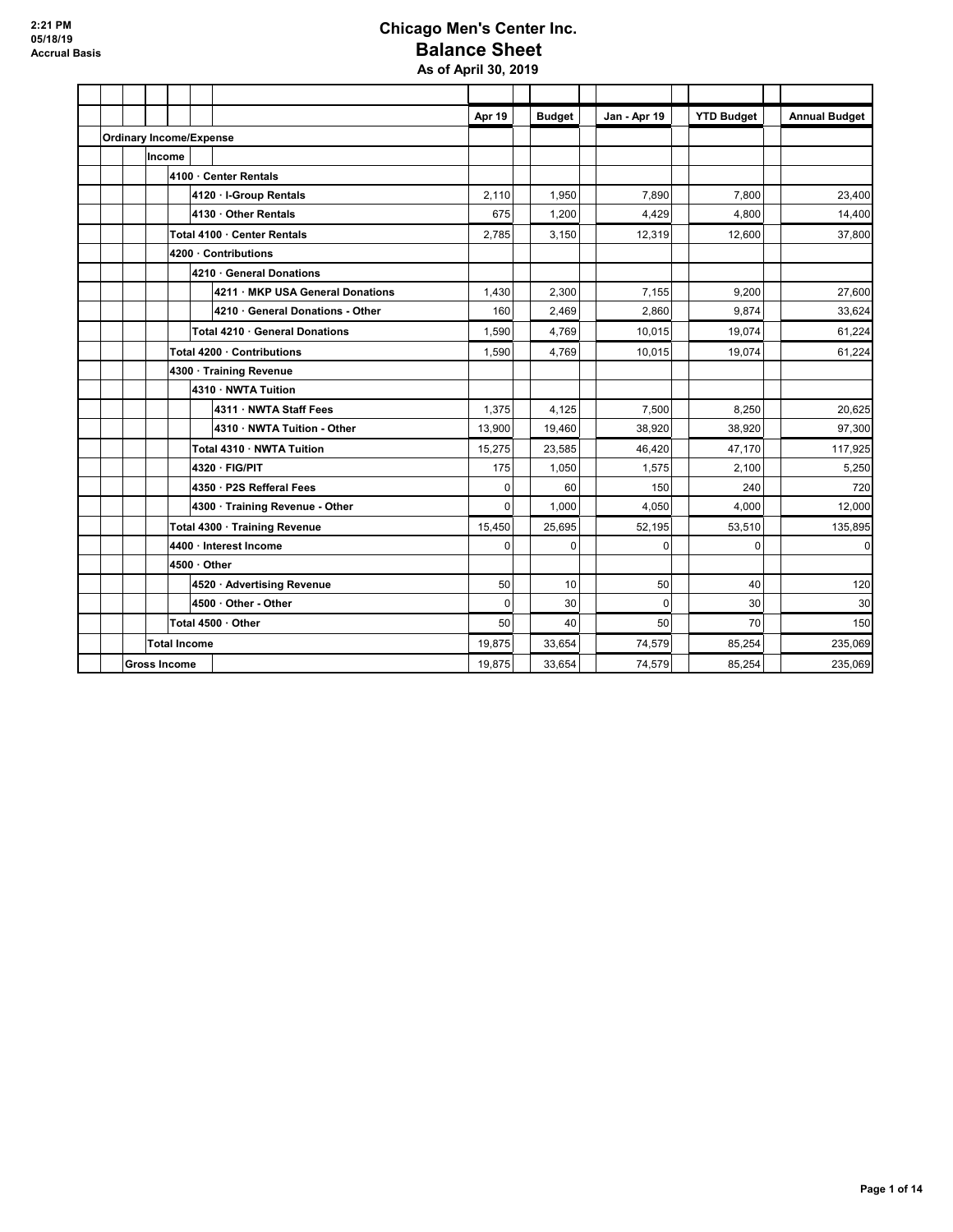### **Chicago Men's Center Inc. Balance Sheet As of April 30, 2019**

|                   |  |                            |                                            | Apr 19               | <b>Budget</b>  | Jan - Apr 19           | <b>YTD Budget</b> | <b>Annual Budget</b>           |
|-------------------|--|----------------------------|--------------------------------------------|----------------------|----------------|------------------------|-------------------|--------------------------------|
|                   |  | <b>Expense</b>             |                                            |                      |                |                        |                   |                                |
|                   |  |                            | 6000 · Center Expense                      |                      |                |                        |                   |                                |
|                   |  |                            | 6210 · Accounting Fees                     | 1,417                | 1,417          | 5,667                  | 5,668             | 17,004                         |
|                   |  |                            | 6050 · Rent (princ, int. & prop tax)       | 3,743                | 4,515          | 15,848                 | 18,060            | 54,180                         |
|                   |  |                            | Total 6000 · Center Expense                | 5,160                | 5,932          | 21,515                 | 23,728            | 71,184                         |
|                   |  |                            | 6100 · Fund Raising Expense                | $\mathbf 0$          | 1,100          | 0                      | 1,100             | 2,200                          |
|                   |  |                            | 6200 Operating Expense                     |                      |                |                        |                   |                                |
|                   |  |                            | 6221 · Insurance                           | $\mathbf 0$          | 0              | $\mathbf 0$            | $\mathbf 0$       | 3,926                          |
|                   |  |                            | 6215 · Bank and Credit Card Fees           | 186                  | 360            | 1,532                  | 1,440             | 4,320                          |
|                   |  |                            | 6010 · Building Repairs                    | $\mathbf 0$          | 75             | 2,852                  | 300               | 900                            |
|                   |  |                            | 6220 Conferences & Meetings                | 347                  | 100            | 347                    | 400               | 1,200                          |
|                   |  |                            | 6040 · Equipment & Maintenance             | $\mathbf 0$          | 375            | 637                    | 1,500             | 4,500                          |
|                   |  |                            | 6230 · Office Supplies                     | 90                   | 100            | 333                    | 400               | 1,200                          |
|                   |  |                            | 6235 · Payroll Expenses.                   |                      |                |                        |                   |                                |
|                   |  |                            | 6236 · Health Insurance                    | 150                  | 150            | 600                    | 600               | 1,800                          |
|                   |  |                            | 6235 · Payroll Expenses. - Other           | 3,887                | 3,864          | 15,574                 | 15,454            | 46,363                         |
|                   |  |                            | Total 6235 · Payroll Expenses.             | 4,037                | 4,014          | 16,174                 | 16,054            | 48,163                         |
|                   |  |                            | 6245 · Permits & Fees                      | $\mathbf 0$          | $\mathbf 0$    | 1,654                  | 230               | 341                            |
|                   |  |                            | 6250 · Postage & Shipping                  | 38                   | 40             | 152                    | 160               | 480                            |
|                   |  |                            | 6255 · Software and Services               | $\mathbf 0$          | 50             | $\mathbf 0$            | 200               | 600                            |
|                   |  |                            | 6260 · Telephone, Email & Internet         |                      |                |                        |                   |                                |
|                   |  |                            | 6261 CellPhone - Office                    | 100                  | 100            | 400                    | 400               | 1,200                          |
|                   |  |                            | 6260 · Telephone, Email & Internet - Other | $\mathbf 0$          | 235            | 981                    | 940               | 2,820                          |
|                   |  |                            | Total 6260 · Telephone, Email & Internet   | 100                  | 335            | 1,381                  | 1,340             | 4,020                          |
|                   |  |                            | 6060 · Utilities                           | 871                  | 756            | 4,338                  | 3,025             | 9,075                          |
|                   |  |                            | Total 6200 · Operating Expense             | 5,669                | 6,205          | 29,400                 | 25,049            | 78,725                         |
|                   |  |                            | 6300 · Training Expenses                   |                      |                |                        |                   |                                |
|                   |  |                            | 6320 · NWTA Food Expenses                  | 1,636                | 1,650          | 4.136                  | 3.300             | 8,250                          |
|                   |  |                            | 6330 · NWTA Leader Fees                    | 4,990                | 3,212          | 9.540                  | 6,424             | 16,060                         |
|                   |  |                            | 6340 · NWTA Leader Travel                  | $\pmb{0}$            | 400            | 0                      | 800               | 2,000                          |
|                   |  |                            | 6350 · NWTA Materials                      | 1,058                | 1,000          | 3,483                  | 2,000             | 5,000                          |
|                   |  |                            | 6370 · NWTA MKPI Fees                      | 7,500                | 5,850          | 15,300                 | 11,700            | 29,250                         |
|                   |  |                            | 6380 · NWTA Site Rental                    | 2,500                | 2,500          | 5,000                  | 5,000             | 12,500                         |
|                   |  |                            | 6400 Other Leader Fees                     | $\mathbf 0$          | 325            | 300                    | 1,300             | 3,900                          |
|                   |  |                            | 6300 · Training Expenses - Other           | $\mathbf 0$          | 500            | $\mathbf 0$            | 2,000             | 6,000                          |
|                   |  |                            | Total 6300 · Training Expenses             | 17,684               | 15,437         | 37,759                 | 32,524            | 82,960                         |
|                   |  | <b>Total Expense</b>       |                                            | 28,513               | 28,674         | 88,674                 | 82,401            | 235,069                        |
| <b>Net Income</b> |  | <b>Net Ordinary Income</b> |                                            | $-8,638$<br>$-8,638$ | 4,980<br>4,980 | $-14,095$<br>$-14,095$ | 2,853<br>2,853    | 0<br>$\overline{\mathfrak{o}}$ |
|                   |  |                            |                                            |                      |                |                        |                   |                                |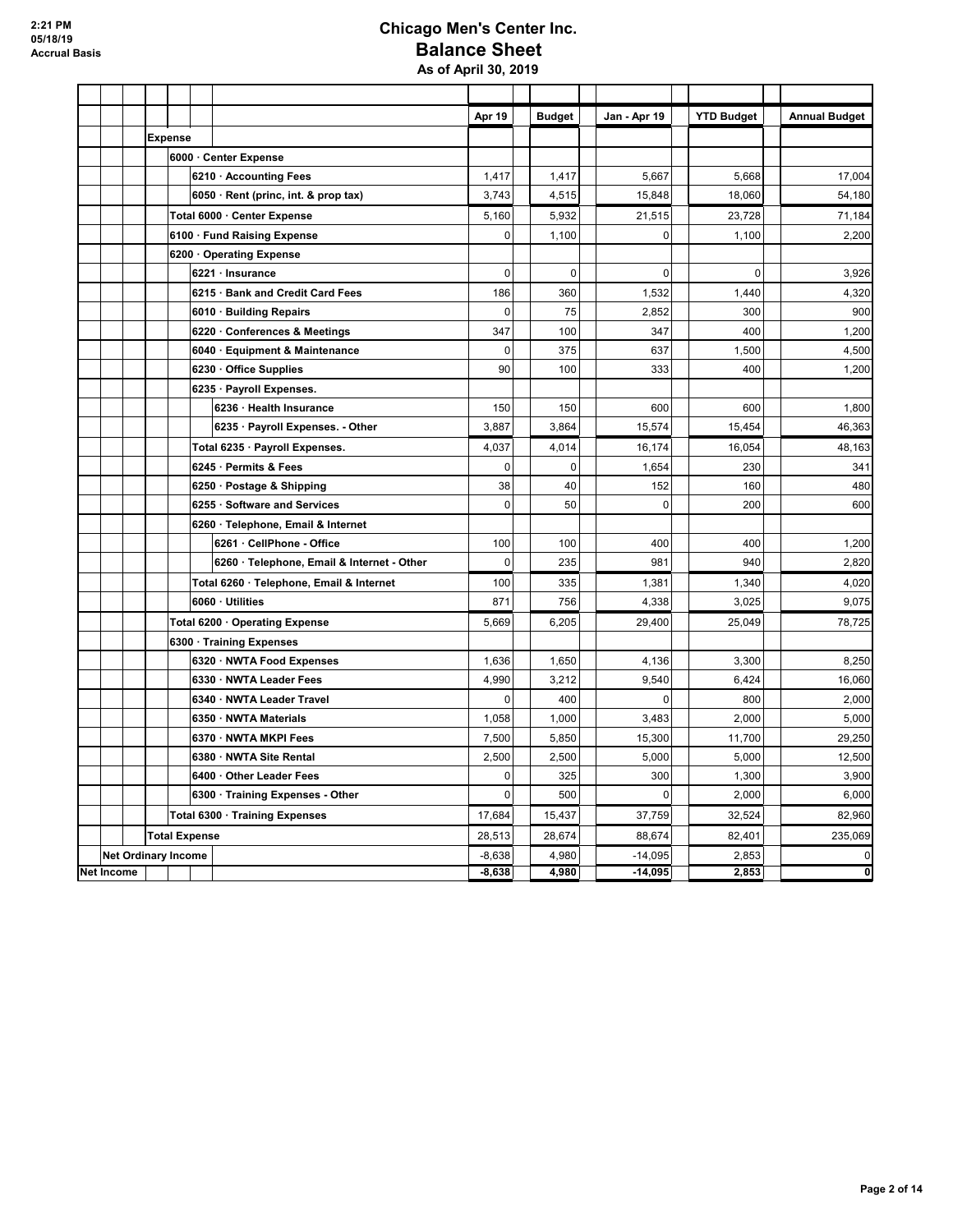## **Chicago Men's Center Inc. Balance Sheet As of April 30, 2019**

|                                 |                                             |                               |          |                                             | Apr 30, 19 |  |  |  |
|---------------------------------|---------------------------------------------|-------------------------------|----------|---------------------------------------------|------------|--|--|--|
| <b>ASSETS</b>                   |                                             |                               |          |                                             |            |  |  |  |
|                                 |                                             | <b>Current Assets</b>         |          |                                             |            |  |  |  |
|                                 |                                             |                               |          | <b>Checking/Savings</b>                     |            |  |  |  |
|                                 |                                             |                               |          | 1000 · Chase Checking                       | 8,689      |  |  |  |
|                                 |                                             |                               |          | 1005 Chase Savings-0078                     | 0          |  |  |  |
|                                 |                                             |                               |          | 1010 Chase Scholarships- 1928               | 6,795      |  |  |  |
|                                 |                                             |                               |          | 1015 · Wintrust Checking                    | 1,191      |  |  |  |
|                                 |                                             |                               |          | <b>Total Checking/Savings</b>               | 16,675     |  |  |  |
|                                 |                                             |                               |          | <b>Accounts Receivable</b>                  |            |  |  |  |
|                                 |                                             |                               |          | 1200 · Accounts Receivable                  | 9,931      |  |  |  |
|                                 |                                             |                               |          | <b>Total Accounts Receivable</b>            | 9,931      |  |  |  |
|                                 |                                             |                               |          | <b>Other Current Assets</b>                 |            |  |  |  |
|                                 |                                             |                               |          | 1330 · Undeposited Funds                    | 2,166      |  |  |  |
|                                 |                                             |                               |          | 1340 · Unearned Revenue                     |            |  |  |  |
|                                 |                                             |                               |          | 1345 · Scholarships                         | $-640$     |  |  |  |
|                                 |                                             |                               |          | 1341 · NWTA Un-used Weekend Donations       |            |  |  |  |
|                                 |                                             |                               |          | 1342 · Applied NWTA Weekend Donations       | 29,069     |  |  |  |
|                                 |                                             |                               |          | 1341 NWTA Un-used Weekend Donations - Other | $-31,624$  |  |  |  |
|                                 | Total 1341 · NWTA Un-used Weekend Donations |                               |          |                                             |            |  |  |  |
|                                 | $-2,290$                                    |                               |          |                                             |            |  |  |  |
|                                 |                                             | Total 1340 · Unearned Revenue | $-5,485$ |                                             |            |  |  |  |
|                                 |                                             |                               |          | <b>Total Other Current Assets</b>           | $-3,319$   |  |  |  |
|                                 |                                             | <b>Total Current Assets</b>   |          |                                             | 23,287     |  |  |  |
|                                 |                                             | <b>Other Assets</b>           |          |                                             |            |  |  |  |
|                                 |                                             |                               |          | 1420 Interest in LLC                        | 81,000     |  |  |  |
|                                 |                                             | <b>Total Other Assets</b>     |          |                                             | 81,000     |  |  |  |
| <b>TOTAL ASSETS</b>             |                                             |                               |          |                                             | 104,287    |  |  |  |
| <b>LIABILITIES &amp; EQUITY</b> |                                             |                               |          |                                             |            |  |  |  |
|                                 | <b>Liabilities</b>                          |                               |          |                                             |            |  |  |  |
|                                 |                                             |                               |          | <b>Current Liabilities</b>                  |            |  |  |  |
|                                 |                                             |                               |          | <b>Accounts Payable</b>                     |            |  |  |  |
|                                 |                                             |                               |          | 1500 · Accounts Payable                     | 15,421     |  |  |  |
|                                 |                                             |                               |          | <b>Total Accounts Payable</b>               | 15,421     |  |  |  |
|                                 |                                             |                               |          | <b>Other Current Liabilities</b>            |            |  |  |  |
|                                 |                                             |                               |          | 1620 · Payroll Liabilities                  | 552        |  |  |  |
|                                 |                                             |                               |          | 1640 · Note Payable                         | 47,000     |  |  |  |
|                                 |                                             |                               |          | <b>Total Other Current Liabilities</b>      | 47,552     |  |  |  |
|                                 |                                             |                               |          | <b>Total Current Liabilities</b>            | 62,973     |  |  |  |
|                                 |                                             | <b>Total Liabilities</b>      |          |                                             | 62,973     |  |  |  |
| <b>Equity</b>                   |                                             |                               |          |                                             |            |  |  |  |
|                                 |                                             |                               |          | 1700 · Retained Earnings                    | 21,706     |  |  |  |
|                                 |                                             |                               |          | 1710 · FB - Scholarship Donations           | 33,703     |  |  |  |
|                                 |                                             | <b>Net Income</b>             |          |                                             | $-14,093$  |  |  |  |
|                                 | <b>Total Equity</b>                         |                               |          |                                             | 41,316     |  |  |  |
|                                 |                                             |                               |          | <b>TOTAL LIABILITIES &amp; EQUITY</b>       | 104,289    |  |  |  |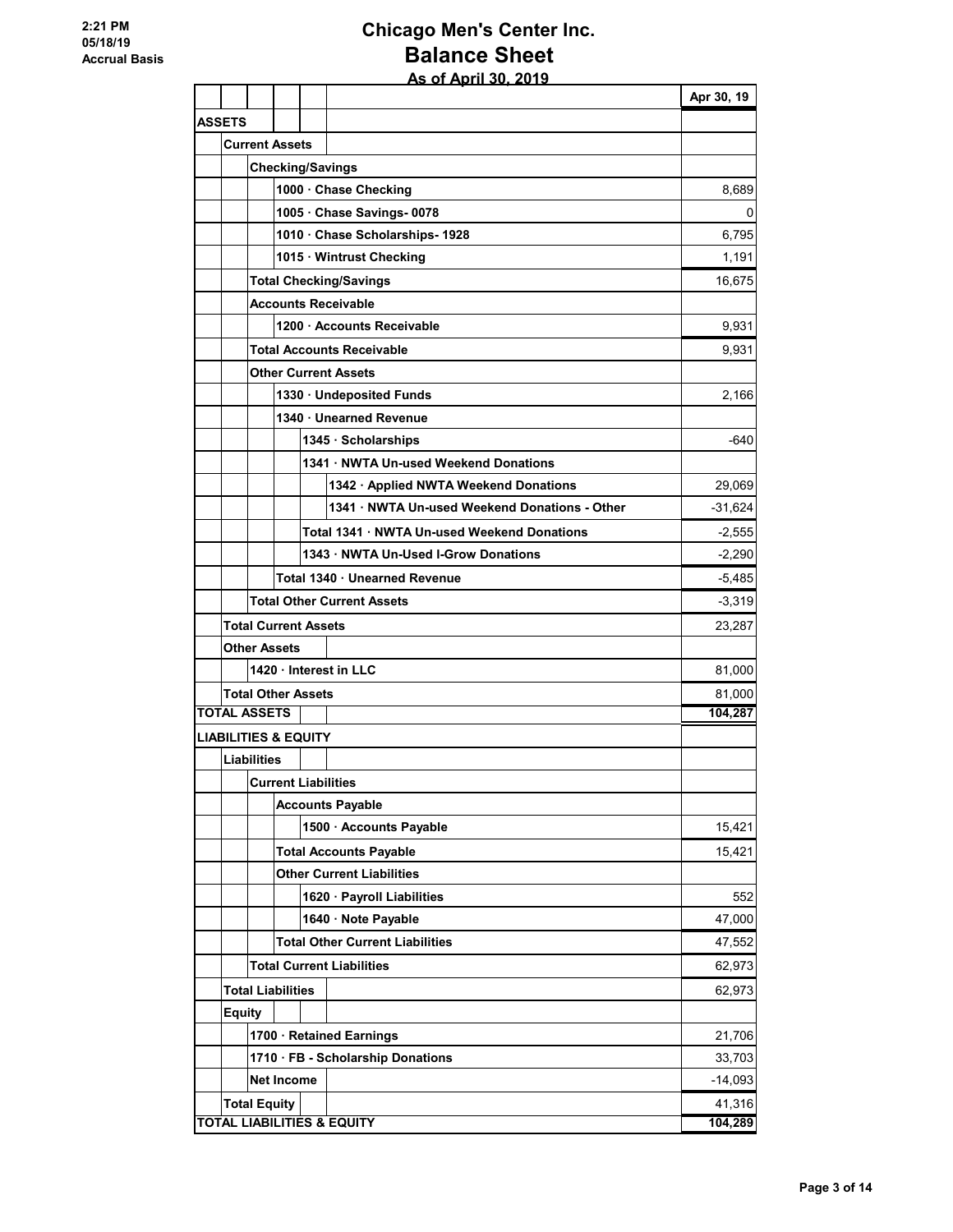|  |                                  | Date       | Name                   | Memo                                  | Amount | <b>Balance</b> |
|--|----------------------------------|------------|------------------------|---------------------------------------|--------|----------------|
|  | 4200 · Contributions             |            |                        |                                       |        |                |
|  | 4210 · General Donations         |            |                        |                                       |        |                |
|  | 4211 · MKP USA General Donations |            |                        |                                       |        |                |
|  |                                  | 01/31/2019 | Frank, Stuart          | Membership/ Center Donation - CHICAGO | 0.50   | 0.50           |
|  |                                  | 01/31/2019 | Silver, John Glenn     | Membership/ Center Donation - CHICAGO | 5.00   | 5.50           |
|  |                                  | 01/31/2019 | Radu, Constantine      | Membership/ Center Donation - CHICAGO | 7.50   | 13.00          |
|  |                                  | 01/31/2019 | Beverly, Phillip-c     | Membership/ Center Donation - CHICAGO | 50.00  | 63.00          |
|  |                                  | 01/31/2019 | Kelm, David            | Membership/ Center Donation - CHICAGO | 5.00   | 68.00          |
|  |                                  | 01/31/2019 | Barshinger, Ron        | Membership/ Center Donation - CHICAGO | 50.00  | 118.00         |
|  |                                  | 01/31/2019 | Browne, Kevin          | Membership/ Center Donation - CHICAGO | 125.00 | 243.00         |
|  |                                  | 01/31/2019 | Boroughf, Mark         | Membership/ Center Donation - CHICAGO | 12.50  | 255.50         |
|  |                                  | 01/31/2019 | Fredbeck, Christopher  | Membership/ Center Donation - CHICAGO | 7.50   | 263.00         |
|  |                                  | 01/31/2019 | Marx, George           | Membership/ Center Donation - CHICAGO | 50.00  | 313.00         |
|  |                                  | 01/31/2019 | Sabatino, Rick         | Membership/ Center Donation - CHICAGO | 10.00  | 323.00         |
|  |                                  | 01/31/2019 | Goldberg, Dan          | Membership/ Center Donation - CHICAGO | 7.50   | 330.50         |
|  |                                  | 01/31/2019 | Copeland, Robert       | Membership/ Center Donation - CHICAGO | 5.00   | 335.50         |
|  |                                  | 01/31/2019 | Thomas, Bryan c        | Membership/ Center Donation - CHICAGO | 12.50  | 348.00         |
|  |                                  | 01/31/2019 | Harris, Corey          | Membership/ Center Donation - CHICAGO | 10.00  | 358.00         |
|  |                                  | 01/31/2019 | Walker, Stuart         | Membership/ Center Donation - CHICAGO | 6.00   | 364.00         |
|  |                                  | 01/31/2019 | Goll, John             | Membership/ Center Donation - CHICAGO | 7.50   | 371.50         |
|  |                                  | 01/31/2019 | Glossberg, David       | Membership/ Center Donation - CHICAGO | 25.00  | 396.50         |
|  |                                  | 01/31/2019 | Coulter, Jason         | Membership/ Center Donation - CHICAGO | 5.00   | 401.50         |
|  |                                  | 01/31/2019 | Aydinoglu, Alper       | Membership/ Center Donation - CHICAGO | 2.50   | 404.00         |
|  |                                  | 01/31/2019 | Velan, Kevin           | Membership/ Center Donation - CHICAGO | 7.50   | 411.50         |
|  |                                  | 01/31/2019 | Eide, Richard          | Membership/ Center Donation - CHICAGO | 20.00  | 431.50         |
|  |                                  | 01/31/2019 | Aloff, Irwin.          | Chicago Stakeholders                  | 25.00  | 456.50         |
|  |                                  | 01/31/2019 | Krystyn, Robert        | Chicago Stakeholders                  | 25.00  | 481.50         |
|  |                                  | 01/31/2019 | Van Hyfte, Gregory     | Chicago Stakeholders                  | 10.00  | 491.50         |
|  |                                  | 01/31/2019 | Taradash, Randy        | Chicago Stakeholders                  | 25.00  | 516.50         |
|  |                                  | 01/31/2019 | Commet, Michael        | Chicago Stakeholders                  | 25.00  | 541.50         |
|  |                                  | 01/31/2019 | Mattenson, Charles     | Chicago Stakeholders                  | 25.00  | 566.50         |
|  |                                  | 01/31/2019 | Miller, Mark           | Chicago Stakeholders                  | 25.00  | 591.50         |
|  |                                  | 01/31/2019 | Goldich, Tim           | Chicago Stakeholders                  | 25.00  | 616.50         |
|  |                                  | 01/31/2019 | Wilcox, James          | Chicago Stakeholders                  | 25.00  | 641.50         |
|  |                                  | 01/31/2019 | Gorman, Lucky          | Chicago Stakeholders                  | 30.00  | 671.50         |
|  |                                  | 01/31/2019 | Adams, Todd            | Chicago Stakeholders                  | 25.00  | 696.50         |
|  |                                  | 01/31/2019 | Sufleta, Tomasz        | Chicago Stakeholders                  | 10.00  | 706.50         |
|  |                                  | 01/31/2019 | Heurich, Frank         | Chicago Stakeholders                  | 80.00  | 786.50         |
|  |                                  | 01/31/2019 | Hawk, Gerry            | Chicago Stakeholders                  | 35.00  | 821.50         |
|  |                                  | 01/31/2019 | Geraghty, Peter        | Chicago Stakeholders                  | 25.00  | 846.50         |
|  |                                  | 01/31/2019 | Cherry, Daniel         | Chicago Stakeholders                  | 25.00  | 871.50         |
|  |                                  | 01/31/2019 | Ferguson, David        | Chicago Stakeholders                  | 25.00  | 896.50         |
|  |                                  | 01/31/2019 | Meltzer, Michael       | Chicago Stakeholders                  | 25.00  | 921.50         |
|  |                                  | 01/31/2019 | Walker, Stuart         | Chicago Stakeholders                  | 25.00  | 946.50         |
|  |                                  | 01/31/2019 | Bulf, Dan              | Chicago Stakeholders                  | 25.00  | 971.50         |
|  |                                  | 01/31/2019 | Treese, Erik           | Chicago Stakeholders                  | 50.00  | 1,021.50       |
|  |                                  | 01/31/2019 | Livshutz, Michael      | Chicago Stakeholders                  | 25.00  | 1.046.50       |
|  |                                  | 01/31/2019 | Farrell, Michael       | Chicago Stakeholders                  | 250.00 | 1,296.50       |
|  |                                  | 01/31/2019 | Frank, Stuart          | Chicago Stakeholders                  | 10.00  | 1,306.50       |
|  |                                  | 01/31/2019 | Nelson, Art            | Chicago Stakeholders                  | 25.00  | 1,331.50       |
|  |                                  | 01/31/2019 | Cohen, Cary            | Chicago Stakeholders                  | 25.00  | 1,356.50       |
|  |                                  | 01/31/2019 | Nekimken, David        | Chicago Stakeholders                  | 25.00  | 1,381.50       |
|  |                                  | 01/31/2019 | Carlsen, John          | Chicago Stakeholders                  | 50.00  | 1,431.50       |
|  |                                  | 01/31/2019 | Eide, Richard          | Chicago Stakeholders                  | 25.00  | 1,456.50       |
|  |                                  | 01/31/2019 | Rounds, G.             | Chicago Stakeholders                  | 20.00  | 1,476.50       |
|  |                                  | 01/31/2019 | Heap, Nicklin          | Chicago Stakeholders                  | 10.00  | 1,486.50       |
|  |                                  | 01/31/2019 | Lopez, Charles         | Chicago Stakeholders                  | 15.00  | 1,501.50       |
|  |                                  | 01/31/2019 | Pratt, Robert          | Chicago Stakeholders                  | 100.00 | 1,601.50       |
|  |                                  | 01/31/2019 | Gits, Gregory          | Chicago Stakeholders                  | 25.00  | 1,626.50       |
|  |                                  | 01/31/2019 | Davids, Mark           | Chicago Stakeholders                  | 25.00  | 1,651.50       |
|  |                                  | 01/31/2019 | Smith, William         | Chicago Stakeholders                  | 25.00  | 1,676.50       |
|  |                                  | 01/31/2019 | Bersano, Mark          | Chicago Stakeholders                  | 25.00  | 1,701.50       |
|  |                                  | 01/31/2019 | Jaskula, Robert        | Chicago Stakeholders                  | 25.00  | 1,726.50       |
|  |                                  | 01/31/2019 | Lieberson, Sid         | Chicago Stakeholders                  | 25.00  | 1,751.50       |
|  |                                  | 01/31/2019 | Cramer, Matthew        | Chicago Stakeholders                  | 15.00  | 1,766.50       |
|  |                                  | 01/31/2019 | English Jr., Thomas J. | Chicago Stakeholders                  | 25.00  | 1,791.50       |
|  |                                  | 01/31/2019 | Harris, Corey          | Chicago Stakeholders                  | 25.00  | 1,816.50       |
|  |                                  | 01/31/2019 | Moravec, David         | Chicago Stakeholders                  | 10.00  | 1,826.50       |
|  |                                  | 01/31/2019 | Borkus, Randall        | Chicago Stakeholders                  | 10.00  | 1,836.50       |
|  |                                  | 01/31/2019 | Bosch, Thorsten        | Chicago Stakeholders                  | 25.00  | 1,861.50       |
|  |                                  | 01/31/2019 | Walsman, Joshua        | Chicago Stakeholders                  | 25.00  | 1,886.50       |
|  |                                  | 02/28/2019 | Frank, Stuart          | Membership/ Center Donation - CHICAGO | 0.50   | 1,887.00       |
|  |                                  | 02/28/2019 | Radu, Constantine      | Membership/ Center Donation - CHICAGO | 7.50   | 1,894.50       |
|  |                                  | 02/28/2019 | Silver, John Glenn     | Membership/ Center Donation - CHICAGO | 5.00   | 1,899.50       |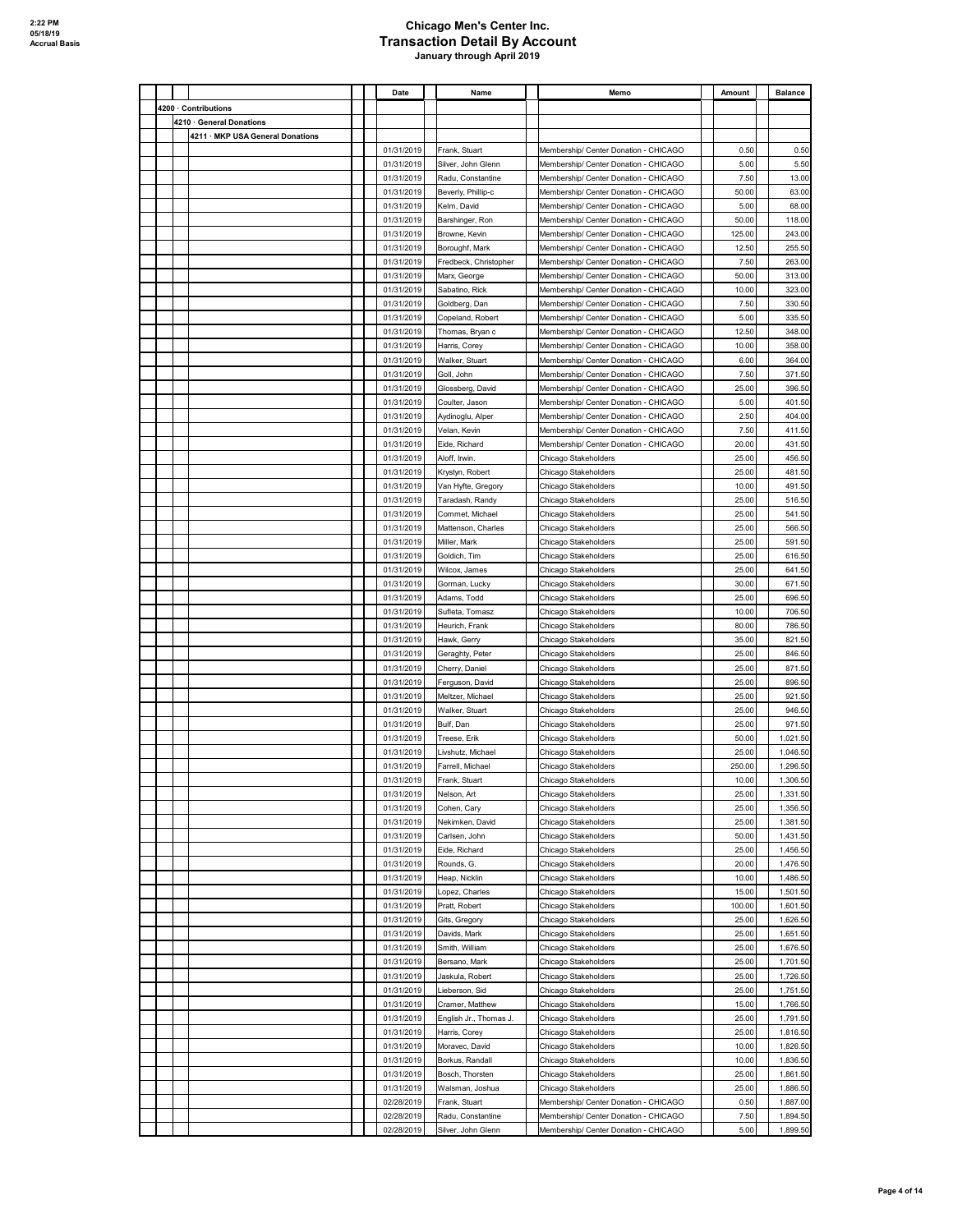|  |  |  | Date       | Name                   | Memo                                  | Amount | <b>Balance</b> |
|--|--|--|------------|------------------------|---------------------------------------|--------|----------------|
|  |  |  | 02/28/2019 | Brandt, Jean           | Membership/ Center Donation - CHICAGO | 6.00   | 1,905.50       |
|  |  |  | 02/28/2019 | Kelm, David            | Membership/ Center Donation - CHICAGO | 5.00   | 1,910.50       |
|  |  |  | 02/28/2019 | Perry, Adam D.         | Membership/ Center Donation - CHICAGO | 25.00  | 1,935.50       |
|  |  |  | 02/28/2019 | Fredbeck, Christopher  | Membership/ Center Donation - CHICAGO | 7.50   | 1,943.00       |
|  |  |  | 02/28/2019 | Sabatino, Rick         | Membership/ Center Donation - CHICAGO | 10.00  | 1,953.00       |
|  |  |  | 02/28/2019 | Wardlow, Jesse         | Membership/ Center Donation - CHICAGO | 5.00   | 1,958.00       |
|  |  |  | 02/28/2019 | Goldberg, Dan          | Membership/ Center Donation - CHICAGO | 7.50   | 1,965.50       |
|  |  |  | 02/28/2019 | Pratt, Robert          | Membership/ Center Donation - CHICAGO | 10.00  | 1,975.50       |
|  |  |  | 02/28/2019 | Bonham, Mark           | Membership/ Center Donation - CHICAGO | 5.00   | 1,980.50       |
|  |  |  | 02/28/2019 | <b>Bryan Thomas</b>    | Membership/ Center Donation - CHICAGO | 12.50  | 1,993.00       |
|  |  |  | 02/28/2019 | Dorn, David            | Membership/ Center Donation - CHICAGO | 12.50  | 2,005.50       |
|  |  |  | 02/28/2019 | Harris, Corey          | Membership/ Center Donation - CHICAGO | 10.00  | 2,015.50       |
|  |  |  | 02/28/2019 | Goll, John             | Membership/ Center Donation - CHICAGO | 7.50   | 2,023.00       |
|  |  |  | 02/28/2019 | Walker, Stuart         | Membership/ Center Donation - CHICAGO | 6.00   | 2,029.00       |
|  |  |  | 02/28/2019 | Glossberg, David       | Membership/ Center Donation - CHICAGO | 25.00  | 2,054.00       |
|  |  |  | 02/28/2019 | Coulter, Jason         | Membership/ Center Donation - CHICAGO | 5.00   | 2,059.00       |
|  |  |  | 02/28/2019 | Kelly, Brian           | Membership/ Center Donation - CHICAGO | 10.00  | 2,069.00       |
|  |  |  | 02/28/2019 | Hopmayer, Alec         | Membership/ Center Donation - CHICAGO | 100.00 | 2,169.00       |
|  |  |  | 02/28/2019 | Eide, Richard          | Membership/ Center Donation - CHICAGO | 20.00  | 2,189.00       |
|  |  |  | 02/28/2019 | Velan, Kevin           | Membership/ Center Donation - CHICAGO | 7.50   | 2,196.50       |
|  |  |  | 02/28/2019 | Aydinoglu, Alper       | Membership/ Center Donation - CHICAGO | 2.50   | 2,199.00       |
|  |  |  | 02/28/2019 | Aloff, Irwin.          | Chicago Stakeholders                  | 25.00  | 2,224.00       |
|  |  |  | 02/28/2019 | Krystyn, Robert        | Chicago Stakeholders                  | 25.00  | 2,249.00       |
|  |  |  | 02/28/2019 | Taradash, Randy        | Chicago Stakeholders                  | 25.00  | 2,274.00       |
|  |  |  | 02/28/2019 | Commet, Michael        | Chicago Stakeholders                  | 25.00  | 2,299.00       |
|  |  |  | 02/28/2019 | Miller, Mark           | Chicago Stakeholders                  | 25.00  | 2,324.00       |
|  |  |  | 02/28/2019 | Mattenson, Charles     | Chicago Stakeholders                  | 25.00  | 2,349.00       |
|  |  |  | 02/28/2019 | Wilcox, James          | Chicago Stakeholders                  | 25.00  | 2,374.00       |
|  |  |  | 02/28/2019 | Gorman, Lucky          | Chicago Stakeholders                  | 30.00  | 2,404.00       |
|  |  |  | 02/28/2019 | Adams, Todd            | Chicago Stakeholders                  | 25.00  | 2,429.00       |
|  |  |  |            |                        |                                       | 80.00  | 2,509.00       |
|  |  |  | 02/28/2019 | Heurich, Frank         | Chicago Stakeholders                  |        |                |
|  |  |  | 02/28/2019 | Sufleta, Tomasz        | Chicago Stakeholders                  | 10.00  | 2,519.00       |
|  |  |  | 02/28/2019 | Cherry, Daniel         | Chicago Stakeholders                  | 25.00  | 2,544.00       |
|  |  |  | 02/28/2019 | Hawk, Gerry            | Chicago Stakeholders                  | 35.00  | 2,579.00       |
|  |  |  | 02/28/2019 | Geraghty, Peter        | Chicago Stakeholders                  | 25.00  | 2,604.00       |
|  |  |  | 02/28/2019 | Ferguson, David        | Chicago Stakeholders                  | 25.00  | 2,629.00       |
|  |  |  | 02/28/2019 | Walker, Stuart         | Chicago Stakeholders                  | 25.00  | 2,654.00       |
|  |  |  | 02/28/2019 | Bulf, Dan              | Chicago Stakeholders                  | 25.00  | 2,679.00       |
|  |  |  | 02/28/2019 | Farrell, Michael       | Chicago Stakeholders                  | 250.00 | 2,929.00       |
|  |  |  | 02/28/2019 | Livshutz, Michael      | Chicago Stakeholders                  | 25.00  | 2,954.00       |
|  |  |  | 02/28/2019 | Treese, Erik           | Chicago Stakeholders                  | 50.00  | 3,004.00       |
|  |  |  | 02/28/2019 | Eide, Richard          | Chicago Stakeholders                  | 25.00  | 3,029.00       |
|  |  |  | 02/28/2019 | Bersano, Mark          | Chicago Stakeholders                  | 25.00  | 3,054.00       |
|  |  |  | 02/28/2019 | Heap, Nicklin          | Chicago Stakeholders                  | 10.00  | 3,064.00       |
|  |  |  | 02/28/2019 | Rounds, G.             | Chicago Stakeholders                  | 20.00  | 3,084.00       |
|  |  |  | 02/28/2019 | Nekimken, David        | Chicago Stakeholders                  | 25.00  | 3,109.00       |
|  |  |  | 02/28/2019 | Frank, Stuart          | Chicago Stakeholders                  | 10.00  | 3,119.00       |
|  |  |  | 02/28/2019 | Carlsen, John          | Chicago Stakeholders                  | 50.00  | 3,169.00       |
|  |  |  | 02/28/2019 | Nelson, Art            | Chicago Stakeholders                  | 25.00  | 3.194.00       |
|  |  |  | 02/28/2019 | Cohen, Cary            | Chicago Stakeholders                  | 25.00  | 3,219.00       |
|  |  |  | 02/28/2019 | Gits, Gregory          | Chicago Stakeholders                  | 25.00  | 3,244.00       |
|  |  |  | 02/28/2019 | Lopez, Charles         | Chicago Stakeholders                  | 15.00  | 3,259.00       |
|  |  |  | 02/28/2019 | Pratt, Robert          | Chicago Stakeholders                  | 100.00 | 3,359.00       |
|  |  |  | 02/28/2019 | Meltzer, Michael       | Chicago Stakeholders                  | 25.00  | 3,384.00       |
|  |  |  | 02/28/2019 | Davids, Mark           | Chicago Stakeholders                  | 25.00  | 3,409.00       |
|  |  |  | 02/28/2019 | Smith, William         | Chicago Stakeholders                  | 25.00  | 3,434.00       |
|  |  |  | 02/28/2019 | Jaskula, Robert        | Chicago Stakeholders                  | 25.00  | 3,459.00       |
|  |  |  | 02/28/2019 | Lieberson, Sid         | Chicago Stakeholders                  | 25.00  | 3,484.00       |
|  |  |  | 02/28/2019 | Cramer, Matthew        | Chicago Stakeholders                  | 15.00  | 3,499.00       |
|  |  |  | 02/28/2019 | English Jr., Thomas J. | Chicago Stakeholders                  | 25.00  | 3,524.00       |
|  |  |  | 02/28/2019 | Borkus, Randall        | Chicago Stakeholders                  | 10.00  | 3,534.00       |
|  |  |  | 02/28/2019 | Harris, Corey          | Chicago Stakeholders                  | 25.00  | 3,559.00       |
|  |  |  | 02/28/2019 | Bosch, Thorsten        | Chicago Stakeholders                  | 25.00  | 3,584.00       |
|  |  |  | 02/28/2019 | Moravec, David         | Chicago Stakeholders                  | 10.00  | 3,594.00       |
|  |  |  | 03/31/2019 | Frank, Stuart          | Membership/ Center Donation - CHICAGO | 0.50   | 3,594.50       |
|  |  |  | 03/31/2019 | Cohen, Cary            | Membership/ Center Donation - CHICAGO | 12.50  | 3,607.00       |
|  |  |  | 03/31/2019 | Copeland, Robert       | Membership/ Center Donation - CHICAGO | 5.00   | 3,612.00       |
|  |  |  | 03/31/2019 | Radu, Constantine      | Membership/ Center Donation - CHICAGO | 7.50   | 3,619.50       |
|  |  |  | 03/31/2019 | Silver, John Glenn     | Membership/ Center Donation - CHICAGO | 5.00   | 3,624.50       |
|  |  |  | 03/31/2019 | Brandt, Jean           | Membership/ Center Donation - CHICAGO | 6.00   | 3,630.50       |
|  |  |  | 03/31/2019 | Kelm, David            | Membership/ Center Donation - CHICAGO | 5.00   | 3,635.50       |
|  |  |  | 03/31/2019 | Nelson, Art            | Membership/ Center Donation - CHICAGO | 12.50  | 3,648.00       |
|  |  |  | 03/31/2019 | Perry, Adam D.         | Membership/ Center Donation - CHICAGO | 25.00  | 3,673.00       |
|  |  |  | 03/31/2019 | Fredbeck, Christopher  | Membership/ Center Donation - CHICAGO | 7.50   | 3,680.50       |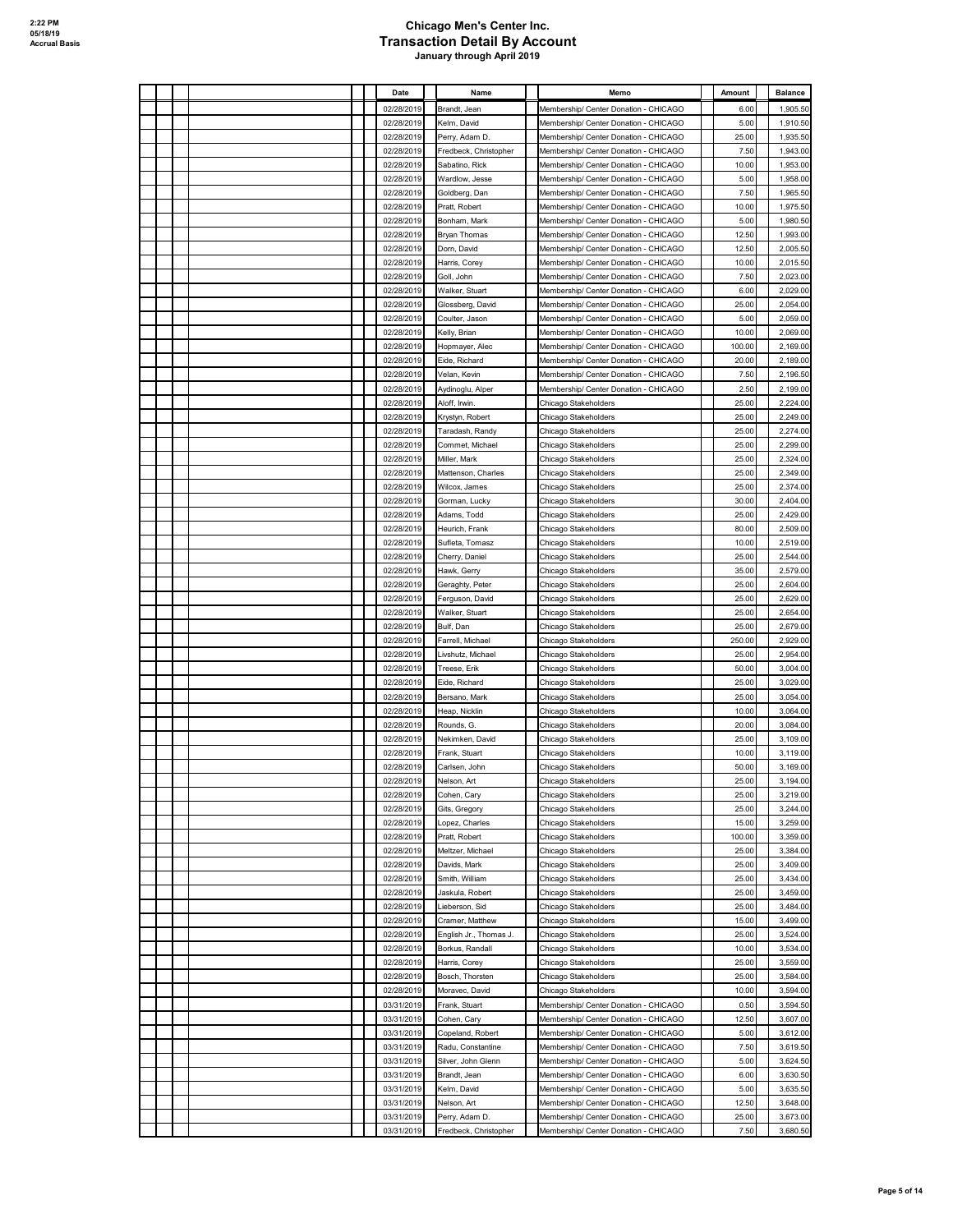|  |  |  | Date       | Name                   | Memo                                  | Amount | <b>Balance</b> |
|--|--|--|------------|------------------------|---------------------------------------|--------|----------------|
|  |  |  | 03/31/2019 | Degani, Yuval          | Membership/ Center Donation - CHICAGO | 90.00  | 3,770.50       |
|  |  |  | 03/31/2019 | Gang, Aaron            | Membership/ Center Donation - CHICAGO | 10.00  | 3,780.50       |
|  |  |  | 03/31/2019 | Sabatino, Rick         | Membership/ Center Donation - CHICAGO | 10.00  | 3,790.50       |
|  |  |  | 03/31/2019 | Jansen, David          | Membership/ Center Donation - CHICAGO | 75.00  | 3,865.50       |
|  |  |  | 03/31/2019 | Ranney, Theodore-C     | Membership/ Center Donation - CHICAGO | 50.00  | 3,915.50       |
|  |  |  | 03/31/2019 | Goldberg, Dan          | Membership/ Center Donation - CHICAGO | 7.50   | 3,923.00       |
|  |  |  | 03/31/2019 | Pratt, Robert          | Membership/ Center Donation - CHICAGO | 10.00  | 3,933.00       |
|  |  |  | 03/31/2019 | Meltzer, Michael       | Membership/ Center Donation - CHICAGO | 37.50  | 3,970.50       |
|  |  |  | 03/31/2019 | Bonham, Mark           | Membership/ Center Donation - CHICAGO | 5.00   | 3,975.50       |
|  |  |  | 03/31/2019 | Harris, Corey          | Membership/ Center Donation - CHICAGO | 10.00  | 3,985.50       |
|  |  |  | 03/31/2019 | Dorn, David            | Membership/ Center Donation - CHICAGO | 12.50  | 3,998.00       |
|  |  |  | 03/31/2019 | Walker, Stuart         | Membership/ Center Donation - CHICAGO | 6.00   | 4.004.00       |
|  |  |  | 03/31/2019 | Glossberg, David       | Membership/ Center Donation - CHICAGO | 25.00  | 4.029.00       |
|  |  |  | 03/31/2019 | Coulter, Jason         | Membership/ Center Donation - CHICAGO | 5.00   | 4.034.00       |
|  |  |  | 03/31/2019 | Rodis, Alvin B.        | Membership/ Center Donation - CHICAGO | 12.50  | 4.046.50       |
|  |  |  | 03/31/2019 | Moravec, David         | Membership/ Center Donation - CHICAGO | 6.00   | 4,052.50       |
|  |  |  | 03/31/2019 | Manning, Michael       | Membership/ Center Donation - CHICAGO | 75.00  | 4,127.50       |
|  |  |  | 03/31/2019 | Aydinoglu, Alper       | Membership/ Center Donation - CHICAGO | 2.50   | 4,130.00       |
|  |  |  | 03/31/2019 | Velan, Kevin           | Membership/ Center Donation - CHICAGO | 7.50   | 4,137.50       |
|  |  |  | 03/31/2019 | Eide, Richard          | Membership/ Center Donation - CHICAGO | 20.00  | 4,157.50       |
|  |  |  | 03/31/2019 | Gang, Aaron            | Membership/ Center Donation - CHICAGO | 2.50   | 4,160.00       |
|  |  |  | 03/31/2019 | Zhou, Huaimin          | Membership/ Center Donation - CHICAGO | 15.00  | 4,175.00       |
|  |  |  | 03/31/2019 | Day, Timothy           | Membership/ Center Donation - CHICAGO | 5.00   | 4,180.00       |
|  |  |  | 03/31/2019 | Blumenshine, Scott     | Membership/ Center Donation - CHICAGO | 10.00  | 4,190.00       |
|  |  |  | 03/31/2019 | Kelly, Brian           | Membership/ Center Donation - CHICAGO | 10.00  | 4.200.00       |
|  |  |  | 03/31/2019 | Huszagh, Richard       | Membership/ Center Donation - CHICAGO | 10.00  | 4,210.00       |
|  |  |  | 03/31/2019 | TRAMPETTI, MICHAEL     | Membership/ Center Donation - CHICAGO | 75.00  | 4,285.00       |
|  |  |  | 03/31/2019 | Means, Andrew          | Membership/ Center Donation - CHICAGO | 250.00 | 4,535.00       |
|  |  |  | 03/31/2019 | Aloff, Irwin.          | Chicago Stakeholders                  | 25.00  | 4,560.00       |
|  |  |  | 03/31/2019 | Taradash, Randy        | Chicago Stakeholders                  | 25.00  | 4,585.00       |
|  |  |  | 03/31/2019 | Commet, Michael        | Chicago Stakeholders                  | 25.00  | 4.610.00       |
|  |  |  | 03/31/2019 | Mattenson, Charles     | Chicago Stakeholders                  | 25.00  | 4,635.00       |
|  |  |  | 03/31/2019 | Wilcox, James          | Chicago Stakeholders                  | 25.00  | 4,660.00       |
|  |  |  | 03/31/2019 | Adams, Todd            | Chicago Stakeholders                  | 25.00  | 4,685.00       |
|  |  |  | 03/31/2019 | Heurich, Frank         | Chicago Stakeholders                  | 80.00  | 4,765.00       |
|  |  |  | 03/31/2019 | Cherry, Daniel         | Chicago Stakeholders                  | 25.00  | 4,790.00       |
|  |  |  | 03/31/2019 | Hawk, Gerry            | Chicago Stakeholders                  | 35.00  | 4,825.00       |
|  |  |  | 03/31/2019 | Geraghty, Peter        | Chicago Stakeholders                  | 25.00  | 4,850.00       |
|  |  |  | 03/31/2019 | Ferguson, David        | Chicago Stakeholders                  | 25.00  | 4,875.00       |
|  |  |  | 03/31/2019 | Walker, Stuart         | Chicago Stakeholders                  | 25.00  | 4,900.00       |
|  |  |  | 03/31/2019 | Gorman, Lucky          | Chicago Stakeholders                  | 30.00  | 4,930.00       |
|  |  |  | 03/31/2019 | Treese, Erik           | Chicago Stakeholders                  | 50.00  | 4,980.00       |
|  |  |  | 03/31/2019 | Livshutz, Michael      | Chicago Stakeholders                  | 25.00  | 5.005.00       |
|  |  |  | 03/31/2019 | Farrell, Michael       | Chicago Stakeholders                  | 250.00 | 5,255.00       |
|  |  |  | 03/31/2019 | Bulf, Dan              | Chicago Stakeholders                  | 25.00  | 5,280.00       |
|  |  |  | 03/31/2019 | Heap, Nicklin          | Chicago Stakeholders                  | 10.00  | 5,290.00       |
|  |  |  | 03/31/2019 | Nekimken, David        | Chicago Stakeholders                  | 25.00  | 5,315.00       |
|  |  |  | 03/31/2019 | Frank, Stuart          | Chicago Stakeholders                  | 10.00  | 5,325.00       |
|  |  |  | 03/31/2019 | <b>Bersano Mark</b>    | Chicago Stakeholders                  | 25.00  | 5.350.00       |
|  |  |  | 03/31/2019 | Rounds, G.             | Chicago Stakeholders                  | 20.00  | 5,370.00       |
|  |  |  | 03/31/2019 | Cohen, Cary            | Chicago Stakeholders                  | 25.00  | 5,395.00       |
|  |  |  | 03/31/2019 | Gits, Gregory          | Chicago Stakeholders                  | 25.00  | 5,420.00       |
|  |  |  | 03/31/2019 | Lopez, Charles         | Chicago Stakeholders                  | 15.00  | 5,435.00       |
|  |  |  | 03/31/2019 | Davids, Mark           | Chicago Stakeholders                  | 25.00  | 5,460.00       |
|  |  |  | 03/31/2019 | Smith, William         | Chicago Stakeholders                  | 25.00  | 5,485.00       |
|  |  |  | 03/31/2019 | Lieberson, Sid         | Chicago Stakeholders                  | 10.00  | 5,495.00       |
|  |  |  | 03/31/2019 | Jaskula, Robert        | Chicago Stakeholders                  | 25.00  | 5,520.00       |
|  |  |  | 03/31/2019 | Cramer, Matthew        | Chicago Stakeholders                  | 15.00  | 5,535.00       |
|  |  |  | 03/31/2019 | English Jr., Thomas J. | Chicago Stakeholders                  | 25.00  | 5,560.00       |
|  |  |  | 03/31/2019 | Bosch, Thorsten        | Chicago Stakeholders                  | 25.00  | 5,585.00       |
|  |  |  | 03/31/2019 | Harris, Corey          | Chicago Stakeholders                  | 25.00  | 5,610.00       |
|  |  |  | 03/31/2019 | Borkus, Randall        | Chicago Stakeholders                  | 10.00  | 5,620.00       |
|  |  |  | 03/31/2019 | Moravec, David         | Chicago Stakeholders                  | 10.00  | 5,630.00       |
|  |  |  | 03/31/2019 | Manojlovski, Vlaiko    | Chicago Stakeholders                  | 10.00  | 5,640.00       |
|  |  |  | 03/31/2019 | Meltzer, Michael       | Chicago Stakeholders                  | 25.00  | 5,665.00       |
|  |  |  | 03/31/2019 | Sufleta, Tomasz        | Chicago Stakeholders                  | 10.00  | 5,675.00       |
|  |  |  | 03/31/2019 | Carlsen, John          | Chicago Stakeholders                  | 50.00  | 5,725.00       |
|  |  |  | 04/30/2019 | Frank, Stuart          | Membership/ Center Donation - CHICAGO | 0.50   | 5,725.50       |
|  |  |  | 04/30/2019 | Copeland, Robert       | Membership/ Center Donation - CHICAGO | 5.00   | 5,730.50       |
|  |  |  | 04/30/2019 | Silver, John Glenn     | Membership/ Center Donation - CHICAGO | 5.00   | 5,735.50       |
|  |  |  | 04/30/2019 | Radu, Constantine      | Membership/ Center Donation - CHICAGO | 7.50   | 5,743.00       |
|  |  |  | 04/30/2019 | Kelm, David            | Membership/ Center Donation - CHICAGO | 5.00   | 5,748.00       |
|  |  |  | 04/30/2019 | Brandt, Jean           | Membership/ Center Donation - CHICAGO | 6.00   | 5,754.00       |
|  |  |  | 04/30/2019 | Goll, John             | Membership/ Center Donation - CHICAGO | 7.50   | 5,761.50       |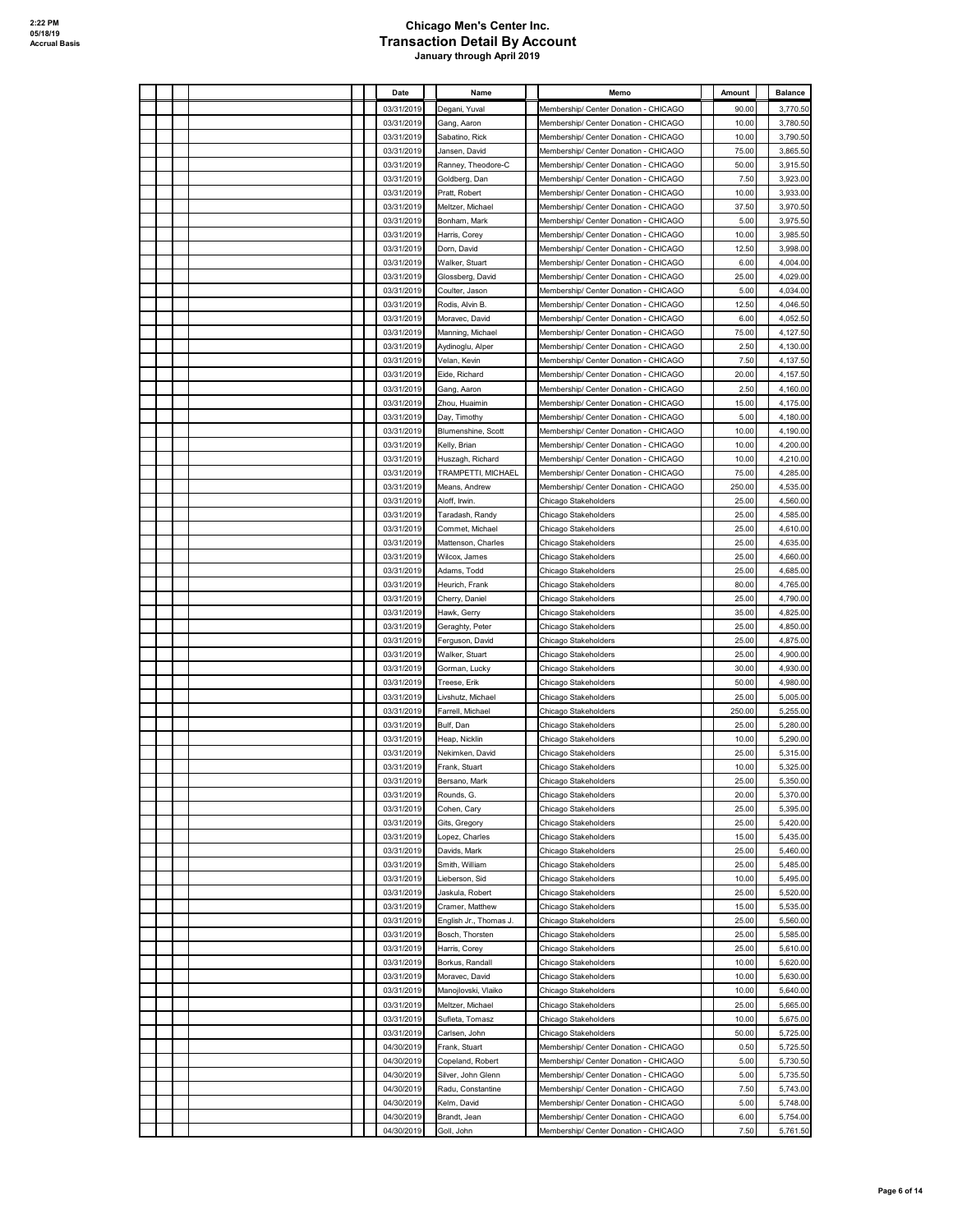|  |                                        |  | Date                     | Name                                | Memo                                                                           | Amount         | <b>Balance</b>       |
|--|----------------------------------------|--|--------------------------|-------------------------------------|--------------------------------------------------------------------------------|----------------|----------------------|
|  |                                        |  | 04/30/2019               | Nelson, Art                         | Membership/ Center Donation - CHICAGO                                          | 12.50          | 5,774.00             |
|  |                                        |  | 04/30/2019               | Walsman, Joshua                     | Membership/ Center Donation - CHICAGO                                          | 25.00          | 5,799.00             |
|  |                                        |  | 04/30/2019               | Boroughf, Mark                      | Membership/ Center Donation - CHICAGO                                          | 12.50          | 5,811.50             |
|  |                                        |  | 04/30/2019               | Perry, Adam D.                      | Membership/ Center Donation - CHICAGO                                          | 25.00          | 5,836.50             |
|  |                                        |  | 04/30/2019               | Fredbeck, Christopher               | Membership/ Center Donation - CHICAGO                                          | 7.50           | 5,844.00             |
|  |                                        |  | 04/30/2019               | Sabatino, Rick                      | Membership/ Center Donation - CHICAGO                                          | 10.00          | 5,854.00             |
|  |                                        |  | 04/30/2019               | Thomas, Bryan c                     | Membership/ Center Donation - CHICAGO                                          | 25.00          | 5,879.00             |
|  |                                        |  | 04/30/2019               | Pratt, Robert                       | Membership/ Center Donation - CHICAGO                                          | 10.00          | 5,889.00             |
|  |                                        |  | 04/30/2019               | Goldberg, Dan                       | Membership/ Center Donation - CHICAGO                                          | 7.50           | 5,896.50             |
|  |                                        |  | 04/30/2019               | Arango, Juan                        | Membership/ Center Donation - CHICAGO                                          | 2.50           | 5,899.00             |
|  |                                        |  | 04/30/2019               | Bonham, Mark                        | Membership/ Center Donation - CHICAGO                                          | 5.00           | 5,904.00             |
|  |                                        |  | 04/30/2019<br>04/30/2019 | Dorn, David<br>Harris, Corey        | Membership/ Center Donation - CHICAGO<br>Membership/ Center Donation - CHICAGO | 12.50<br>10.00 | 5,916.50<br>5,926.50 |
|  |                                        |  | 04/30/2019               | Glossberg, David                    | Membership/ Center Donation - CHICAGO                                          | 25.00          | 5,951.50             |
|  |                                        |  | 04/30/2019               | Coulter, Jason                      | Membership/ Center Donation - CHICAGO                                          | 5.00           | 5,956.50             |
|  |                                        |  | 04/30/2019               | Olivieri, Edward                    | Membership/ Center Donation - CHICAGO                                          | 25.00          | 5,981.50             |
|  |                                        |  | 04/30/2019               | Perry, Adam D.                      | Membership/ Center Donation - CHICAGO                                          | 25.00          | 6,006.50             |
|  |                                        |  | 04/30/2019               | Moravec, David                      | Membership/ Center Donation - CHICAGO                                          | 6.00           | 6,012.50             |
|  |                                        |  | 04/30/2019               | Aydinoglu, Alper                    | Membership/ Center Donation - CHICAGO                                          | 2.50           | 6,015.00             |
|  |                                        |  | 04/30/2019               | Velan, Kevin                        | Membership/ Center Donation - CHICAGO                                          | 7.50           | 6,022.50             |
|  |                                        |  | 04/30/2019               | Blumenshine, Scott                  | Membership/ Center Donation - CHICAGO                                          | 10.00          | 6,032.50             |
|  |                                        |  | 04/30/2019               | Day, Timothy                        | Membership/ Center Donation - CHICAGO                                          | 5.00           | 6,037.50             |
|  |                                        |  | 04/30/2019               | Eide, Richard                       | Membership/ Center Donation - CHICAGO                                          | 20.00          | 6,057.50             |
|  |                                        |  | 04/30/2019               | Gang, Aaron                         | Membership/ Center Donation - CHICAGO                                          | 2.50           | 6,060.00             |
|  |                                        |  | 04/30/2019               | Huszagh, Richard                    | Membership/ Center Donation - CHICAGO                                          | 10.00          | 6,070.00             |
|  |                                        |  | 04/30/2019               | Aloff, Irwin.                       | Chicago Stakeholders                                                           | 25.00          | 6,095.00             |
|  |                                        |  | 04/30/2019               | Taradash, Randy                     | Chicago Stakeholders                                                           | 25.00          | 6,120.00             |
|  |                                        |  | 04/30/2019<br>04/30/2019 | Commet, Michael                     | Chicago Stakeholders                                                           | 25.00<br>25.00 | 6,145.00<br>6,170.00 |
|  |                                        |  | 04/30/2019               | Mattenson, Charles<br>Wilcox, James | Chicago Stakeholders<br>Chicago Stakeholders                                   | 25.00          | 6,195.00             |
|  |                                        |  | 04/30/2019               | Adams, Todd                         | Chicago Stakeholders                                                           | 25.00          | 6,220.00             |
|  |                                        |  | 04/30/2019               | Heurich, Frank                      | Chicago Stakeholders                                                           | 80.00          | 6,300.00             |
|  |                                        |  | 04/30/2019               | Hawk, Gerry                         | Chicago Stakeholders                                                           | 35.00          | 6,335.00             |
|  |                                        |  | 04/30/2019               | Geraghty, Peter                     | Chicago Stakeholders                                                           | 25.00          | 6,360.00             |
|  |                                        |  | 04/30/2019               | Cherry, Daniel                      | Chicago Stakeholders                                                           | 25.00          | 6,385.00             |
|  |                                        |  | 04/30/2019               | Ferguson, David                     | Chicago Stakeholders                                                           | 25.00          | 6,410.00             |
|  |                                        |  | 04/30/2019               | Livshutz, Michael                   | Chicago Stakeholders                                                           | 25.00          | 6,435.00             |
|  |                                        |  | 04/30/2019               | Treese, Erik                        | Chicago Stakeholders                                                           | 50.00          | 6,485.00             |
|  |                                        |  | 04/30/2019               | Bulf, Dan                           | Chicago Stakeholders                                                           | 25.00          | 6,510.00             |
|  |                                        |  | 04/30/2019               | Farrell, Michael                    | Chicago Stakeholders                                                           | 250.00         | 6,760.00             |
|  |                                        |  | 04/30/2019               | Rounds, G.                          | Chicago Stakeholders                                                           | 20.00          | 6,780.00             |
|  |                                        |  | 04/30/2019               | Cohen, Cary                         | Chicago Stakeholders                                                           | 25.00          | 6,805.00             |
|  |                                        |  | 04/30/2019               | Heap, Nicklin                       | Chicago Stakeholders                                                           | 10.00          | 6,815.00             |
|  |                                        |  | 04/30/2019<br>04/30/2019 | Frank, Stuart<br>Carlsen, John      | Chicago Stakeholders<br>Chicago Stakeholders                                   | 10.00<br>50.00 | 6,825.00<br>6,875.00 |
|  |                                        |  | 04/30/2019               | Gits, Gregory                       | Chicago Stakeholders                                                           | 25.00          | 6,900.00             |
|  |                                        |  | 04/30/2019               | Lopez, Charles                      | Chicago Stakeholders                                                           | 15.00          | 6,915.00             |
|  |                                        |  | 04/30/2019               | Davids, Mark                        | Chicago Stakeholders                                                           | 25.00          | 6,940.00             |
|  |                                        |  | 04/30/2019               | Meltzer, Michael                    | Chicago Stakeholders                                                           | 25.00          | 6,965.00             |
|  |                                        |  | 04/30/2019               | Smith, William                      | Chicago Stakeholders                                                           | 25.00          | 6,990.00             |
|  |                                        |  | 04/30/2019               | Jaskula, Robert                     | Chicago Stakeholders                                                           | 25.00          | 7,015.00             |
|  |                                        |  | 04/30/2019               | Lieberson, Sid                      | Chicago Stakeholders                                                           | 10.00          | 7,025.00             |
|  |                                        |  | 04/30/2019               | Cramer, Matthew                     | Chicago Stakeholders                                                           | 15.00          | 7,040.00             |
|  |                                        |  | 04/30/2019               | English Jr., Thomas J.              | Chicago Stakeholders                                                           | 25.00          | 7,065.00             |
|  |                                        |  | 04/30/2019               | Bosch, Thorsten                     | Chicago Stakeholders                                                           | 25.00          | 7,090.00             |
|  |                                        |  | 04/30/2019               | Borkus, Randall                     | Chicago Stakeholders                                                           | 10.00          | 7,100.00             |
|  |                                        |  | 04/30/2019               | Manojlovski, Vlaiko                 | Chicago Stakeholders                                                           | 10.00          | 7,110.00             |
|  |                                        |  | 04/30/2019               | Harris, Corey                       | Chicago Stakeholders                                                           | 25.00          | 7,135.00             |
|  |                                        |  | 04/30/2019<br>04/30/2019 | Moravec, David<br>Dorn, David       | Chicago Stakeholders<br>Chicago Stakeholders                                   | 10.00<br>10.00 | 7,145.00<br>7,155.00 |
|  | Total 4211 · MKP USA General Donations |  |                          |                                     |                                                                                | 7,155.00       | 7,155.00             |
|  | 4210 · General Donations - Other       |  |                          |                                     |                                                                                |                |                      |
|  |                                        |  | 01/15/2019               | Aloff, Irwin.                       | Forgivness                                                                     | 170.00         | 170.00               |
|  |                                        |  | 01/15/2019               | Aloff, Irwin.                       | Johnson                                                                        | 100.00         | 270.00               |
|  |                                        |  | 01/15/2019               | Thompson, Peter                     | Chicago Stakeholders                                                           | 25.00          | 295.00               |
|  |                                        |  | 01/15/2019               | Sophian, Jeffrey                    | Deposit- VM                                                                    | 10.00          | 305.00               |
|  |                                        |  | 01/22/2019               | Hilly, James                        | General Donation                                                               | 100.00         | 405.00               |
|  |                                        |  | 01/22/2019               | Goldberg, Dan                       | Chicago Stakeholders                                                           | 25.00          | 430.00               |
|  |                                        |  | 01/31/2019               | Thompson, Peter                     | Chicago Stakeholders                                                           | 25.00          | 455.00               |
|  |                                        |  | 01/31/2019               | Goldberg, Dan                       | Chicago Stakeholders                                                           | 25.00          | 480.00               |
|  |                                        |  | 02/07/2019               | Sophian, Jeffrey                    | Deposit- VM                                                                    | 10.00          | 490.00               |
|  |                                        |  | 02/15/2019               | Amazon                              | Deposit                                                                        | 40.36          | 530.36               |
|  |                                        |  | 02/24/2019               | Srotir, Steven                      | General Donation                                                               | 55.00          | 585.36               |
|  |                                        |  | 02/28/2019               | Rodriguez, Juan                     | General Donation                                                               | 55.00          | 640.36               |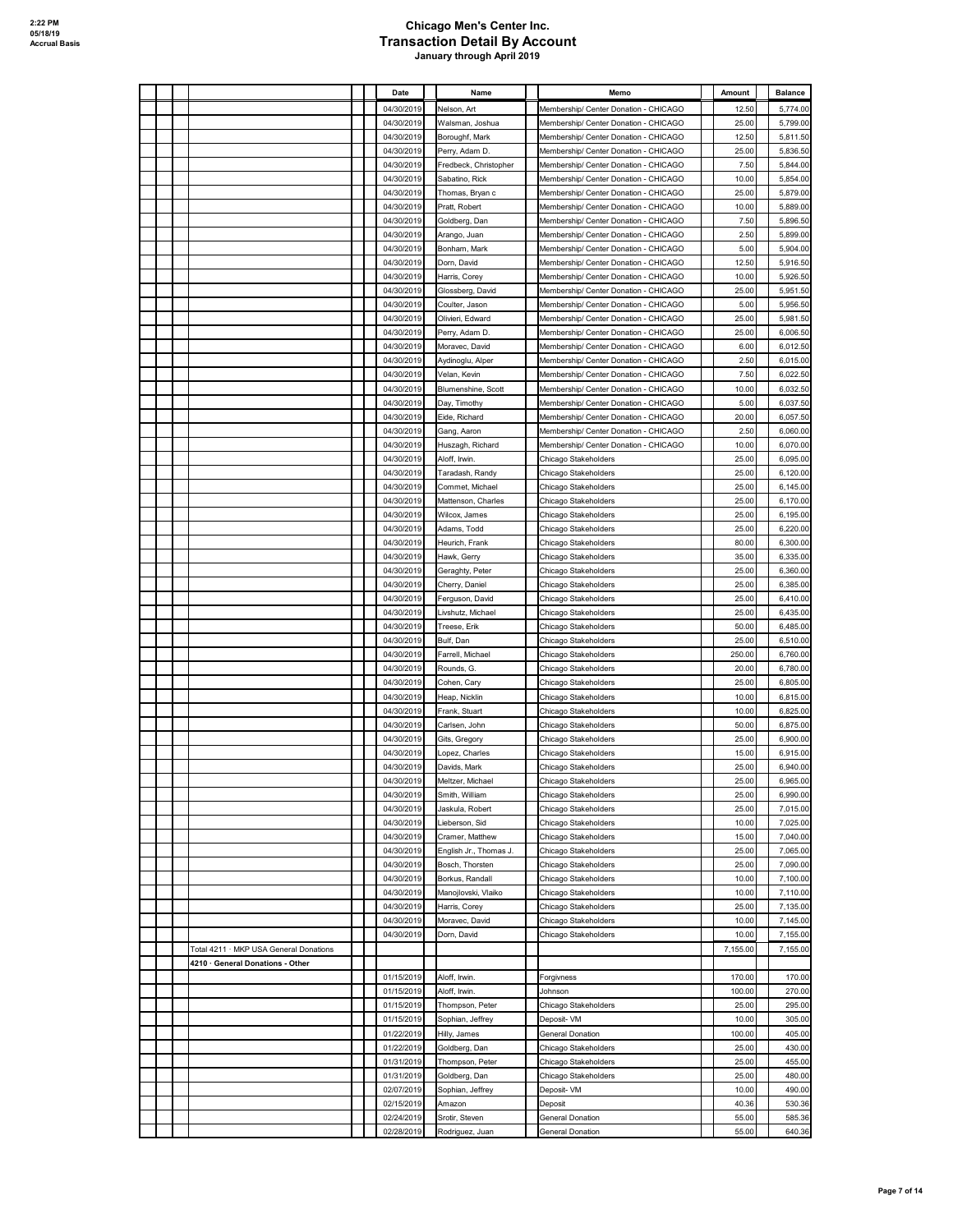|              |                                        |  | Date       | Name                 | Memo                              | Amount    | <b>Balance</b> |
|--------------|----------------------------------------|--|------------|----------------------|-----------------------------------|-----------|----------------|
|              |                                        |  | 03/01/2019 | Goldberg, Dan        | Chicago Stakeholders              | 25.00     | 665.36         |
|              |                                        |  | 03/01/2019 | Thompson, Peter      | Chicago Stakeholders              | 25.00     | 690.36         |
|              |                                        |  | 03/01/2019 | Aloff, Irwin.        | Forgiveness donation              | 200.00    | 890.36         |
|              |                                        |  | 03/01/2019 | Kinzie, Hank.        | General Donation                  | 200.00    | 1,090.36       |
|              |                                        |  | 03/01/2019 | Golden, Bradley      | I-Group doantion                  | 30.00     | 1,120.36       |
|              |                                        |  | 03/01/2019 | Cash.                | Deposit                           | 50.00     | 1,170.36       |
|              |                                        |  | 03/11/2019 | Harris, Helen        | <b>General Donation</b>           | 50.00     | 1.220.36       |
|              |                                        |  | 03/11/2019 | Heap, Nicklin        | MKP Hat donation Myles Fey        | 20.00     | 1.240.36       |
|              |                                        |  | 03/11/2019 | Marton, Beniamin     | MKP Hat donation Myles Fey        | 20.00     | 1.260.36       |
|              |                                        |  | 03/15/2019 | Sophian, Jeffrey     | Deposit- VM                       | 10.00     | 1,270.36       |
|              |                                        |  | 03/25/2019 | Amunategui, Anthony  | <b>General Donation</b>           | 175.00    | 1,445.36       |
|              |                                        |  | 03/31/2019 | Anding, Wade         | deposit moved to general donation | 150.00    | 1,595.36       |
|              |                                        |  | 03/31/2019 | Bulf. Dan            | deposit moved to general donation | 150.00    | 1,745.36       |
|              |                                        |  | 03/31/2019 | Dinapoli, James      | deposit moved to general donation | 150.00    | 1,895.36       |
|              |                                        |  | 03/31/2019 | Fagan, Brian         | deposit moved to general donation | 150.00    | 2.045.36       |
|              |                                        |  | 03/31/2019 | Grothe, Richard      | deposit moved to general donation | 150.00    | 2,195.36       |
|              |                                        |  | 03/31/2019 | Kehoe, Cullen        | deposit moved to general donation | 150.00    | 2,345.36       |
|              |                                        |  | 03/31/2019 | Walters, Christopher | deposit moved to general donation | 150.00    | 2,495.36       |
|              |                                        |  | 03/31/2019 | Zopp, Garrett M      | deposit moved to general donation | 150.00    | 2,645.36       |
|              |                                        |  | 03/31/2019 | Gurvey, Andrew J.    | deposit moved to general donation | 55.00     | 2,700.36       |
|              |                                        |  | 04/08/2019 | Charnota, Kevin      | <b>General Donation</b>           | 100.00    | 2,800.36       |
|              |                                        |  | 04/15/2019 | Sophian, Jeffrey     | General Donation                  | 10.00     | 2.810.36       |
|              |                                        |  | 04/22/2019 | Thompson, Peter      | Chicago Stakeholders              | 25.00     | 2.835.36       |
|              |                                        |  | 04/22/2019 | Goldberg, Dan        | Chicago Stakeholders              | 25.00     | 2,860.36       |
|              | Total 4210 · General Donations - Other |  |            |                      |                                   | 2.860.36  | 2.860.36       |
|              | Total 4210 · General Donations         |  |            |                      |                                   | 10.015.36 | 10,015.36      |
|              | Total 4200 · Contributions             |  |            |                      |                                   | 10.015.36 | 10.015.36      |
| <b>TOTAL</b> |                                        |  |            |                      |                                   | 10.015.36 | 10,015.36      |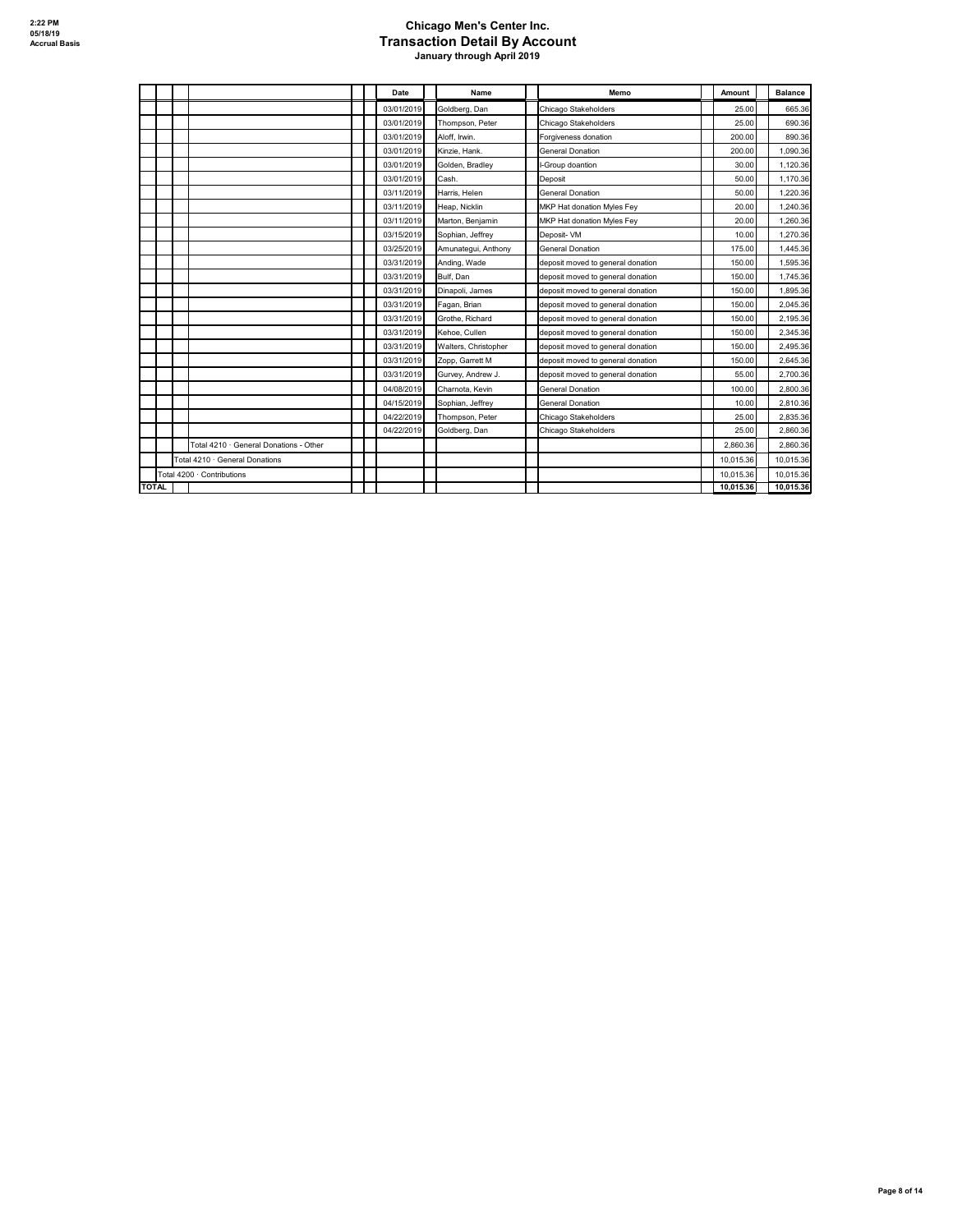|                       | Date       | Memo                 | Amount | <b>Balance</b> |
|-----------------------|------------|----------------------|--------|----------------|
| Adams, Todd           |            |                      |        |                |
|                       | 01/31/2019 | Chicago Stakeholders | 25.00  | 25.00          |
|                       | 02/28/2019 | Chicago Stakeholders | 25.00  | 50.00          |
|                       | 03/31/2019 | Chicago Stakeholders | 25.00  | 75.00          |
|                       | 04/30/2019 | Chicago Stakeholders | 25.00  | 100.00         |
| Total Adams, Todd     |            |                      | 100.00 | 100.00         |
| Aloff, Irwin.         |            |                      |        |                |
|                       | 01/31/2019 | Chicago Stakeholders | 25.00  | 25.00          |
|                       | 02/28/2019 | Chicago Stakeholders | 25.00  | 50.00          |
|                       | 03/31/2019 | Chicago Stakeholders | 25.00  | 75.00          |
|                       | 04/30/2019 | Chicago Stakeholders | 25.00  | 100.00         |
| Total Aloff, Irwin.   |            |                      | 100.00 | 100.00         |
| Bersano, Mark         |            |                      |        |                |
|                       | 01/31/2019 | Chicago Stakeholders | 25.00  | 25.00          |
|                       | 02/28/2019 | Chicago Stakeholders | 25.00  | 50.00          |
|                       | 03/31/2019 | Chicago Stakeholders | 25.00  | 75.00          |
| Total Bersano, Mark   |            |                      | 75.00  | 75.00          |
| Borkus, Randall       |            |                      |        |                |
|                       | 01/31/2019 | Chicago Stakeholders | 10.00  | 10.00          |
|                       | 02/28/2019 | Chicago Stakeholders | 10.00  | 20.00          |
|                       | 03/31/2019 | Chicago Stakeholders | 10.00  | 30.00          |
|                       | 04/30/2019 | Chicago Stakeholders | 10.00  | 40.00          |
| Total Borkus, Randall |            |                      | 40.00  | 40.00          |
| Bosch, Thorsten       |            |                      |        |                |
|                       | 01/31/2019 | Chicago Stakeholders | 25.00  | 25.00          |
|                       | 02/28/2019 | Chicago Stakeholders | 25.00  | 50.00          |
|                       | 03/31/2019 | Chicago Stakeholders | 25.00  | 75.00          |
|                       | 04/30/2019 | Chicago Stakeholders | 25.00  | 100.00         |
| Total Bosch, Thorsten |            |                      | 100.00 | 100.00         |
| <b>Bulf, Dan</b>      |            |                      |        |                |
|                       | 01/31/2019 | Chicago Stakeholders | 25.00  | 25.00          |
|                       | 02/28/2019 | Chicago Stakeholders | 25.00  | 50.00          |
|                       | 03/31/2019 | Chicago Stakeholders | 25.00  | 75.00          |
|                       | 04/30/2019 | Chicago Stakeholders | 25.00  | 100.00         |
| Total Bulf, Dan       |            |                      | 100.00 | 100.00         |
| Carlsen, John         |            |                      |        |                |
|                       | 01/31/2019 | Chicago Stakeholders | 50.00  | 50.00          |
|                       | 02/28/2019 | Chicago Stakeholders | 50.00  | 100.00         |
|                       | 03/31/2019 | Chicago Stakeholders | 50.00  | 150.00         |
|                       | 04/30/2019 | Chicago Stakeholders | 50.00  | 200.00         |
| Total Carlsen, John   |            |                      | 200.00 | 200.00         |
| Cherry, Daniel        |            |                      |        |                |
|                       | 01/31/2019 | Chicago Stakeholders | 25.00  | 25.00          |
|                       | 02/28/2019 | Chicago Stakeholders | 25.00  | 50.00          |
|                       | 03/31/2019 | Chicago Stakeholders | 25.00  | 75.00          |
|                       | 04/30/2019 | Chicago Stakeholders | 25.00  | 100.00         |
| Total Cherry, Daniel  |            |                      | 100.00 | 100.00         |
| Cohen, Cary           |            |                      |        |                |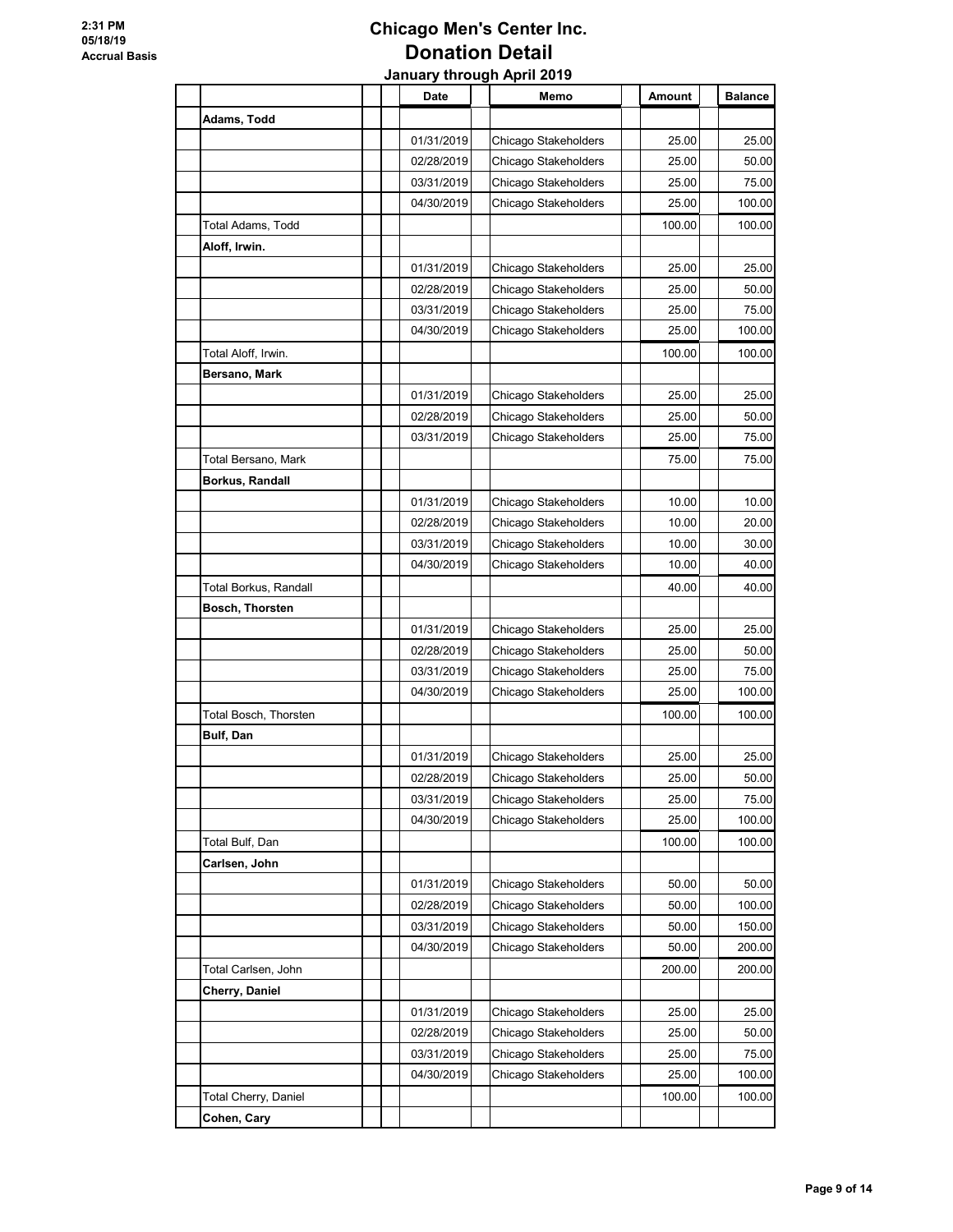#### **Chicago Men's Center Inc. Donation Detail**<br> *Duary through April* **20</u> January through April 2019**

|                              | Date       | Memo                 | Amount   | <b>Balance</b> |
|------------------------------|------------|----------------------|----------|----------------|
|                              | 01/31/2019 | Chicago Stakeholders | 25.00    | 25.00          |
|                              | 02/28/2019 | Chicago Stakeholders | 25.00    | 50.00          |
|                              | 03/31/2019 | Chicago Stakeholders | 25.00    | 75.00          |
|                              | 04/30/2019 | Chicago Stakeholders | 25.00    | 100.00         |
| Total Cohen, Cary            |            |                      | 100.00   | 100.00         |
| Commet, Michael              |            |                      |          |                |
|                              | 01/31/2019 | Chicago Stakeholders | 25.00    | 25.00          |
|                              | 02/28/2019 | Chicago Stakeholders | 25.00    | 50.00          |
|                              | 03/31/2019 | Chicago Stakeholders | 25.00    | 75.00          |
|                              | 04/30/2019 | Chicago Stakeholders | 25.00    | 100.00         |
| Total Commet, Michael        |            |                      | 100.00   | 100.00         |
| <b>Cramer, Matthew</b>       |            |                      |          |                |
|                              | 01/31/2019 | Chicago Stakeholders | 15.00    | 15.00          |
|                              | 02/28/2019 | Chicago Stakeholders | 15.00    | 30.00          |
|                              | 03/31/2019 | Chicago Stakeholders | 15.00    | 45.00          |
|                              | 04/30/2019 | Chicago Stakeholders | 15.00    | 60.00          |
| <b>Total Cramer, Matthew</b> |            |                      | 60.00    | 60.00          |
| Davids, Mark                 |            |                      |          |                |
|                              | 01/31/2019 | Chicago Stakeholders | 25.00    | 25.00          |
|                              | 02/28/2019 | Chicago Stakeholders | 25.00    | 50.00          |
|                              | 03/31/2019 | Chicago Stakeholders | 25.00    | 75.00          |
|                              | 04/30/2019 | Chicago Stakeholders | 25.00    | 100.00         |
| Total Davids, Mark           |            |                      | 100.00   | 100.00         |
| Dorn, David                  |            |                      |          |                |
|                              | 04/30/2019 | Chicago Stakeholders | 10.00    | 10.00          |
|                              |            |                      |          |                |
| Total Dorn, David            |            |                      | 10.00    | 10.00          |
| Eide, Richard                |            |                      |          |                |
|                              | 01/31/2019 | Chicago Stakeholders | 25.00    | 25.00<br>50.00 |
|                              | 02/28/2019 | Chicago Stakeholders | 25.00    |                |
| Total Eide, Richard          |            |                      | 50.00    | 50.00          |
| English Jr., Thomas J.       |            |                      |          |                |
|                              | 01/31/2019 | Chicago Stakeholders | 25.00    | 25.00          |
|                              | 02/28/2019 | Chicago Stakeholders | 25.00    | 50.00          |
|                              | 03/31/2019 | Chicago Stakeholders | 25.00    | 75.00          |
|                              | 04/30/2019 | Chicago Stakeholders | 25.00    | 100.00         |
| Total English Jr., Thomas J. |            |                      | 100.00   | 100.00         |
| Farrell, Michael             |            |                      |          |                |
|                              | 01/31/2019 | Chicago Stakeholders | 250.00   | 250.00         |
|                              | 02/28/2019 | Chicago Stakeholders | 250.00   | 500.00         |
|                              | 03/31/2019 | Chicago Stakeholders | 250.00   | 750.00         |
|                              | 04/30/2019 | Chicago Stakeholders | 250.00   | 1,000.00       |
| Total Farrell, Michael       |            |                      | 1,000.00 | 1,000.00       |
| Ferguson, David              |            |                      |          |                |
|                              | 01/31/2019 | Chicago Stakeholders | 25.00    | 25.00          |
|                              | 02/28/2019 | Chicago Stakeholders | 25.00    | 50.00          |
|                              | 03/31/2019 | Chicago Stakeholders | 25.00    | 75.00          |
|                              | 04/30/2019 | Chicago Stakeholders | 25.00    | 100.00         |
| Total Ferguson, David        |            |                      | 100.00   | 100.00         |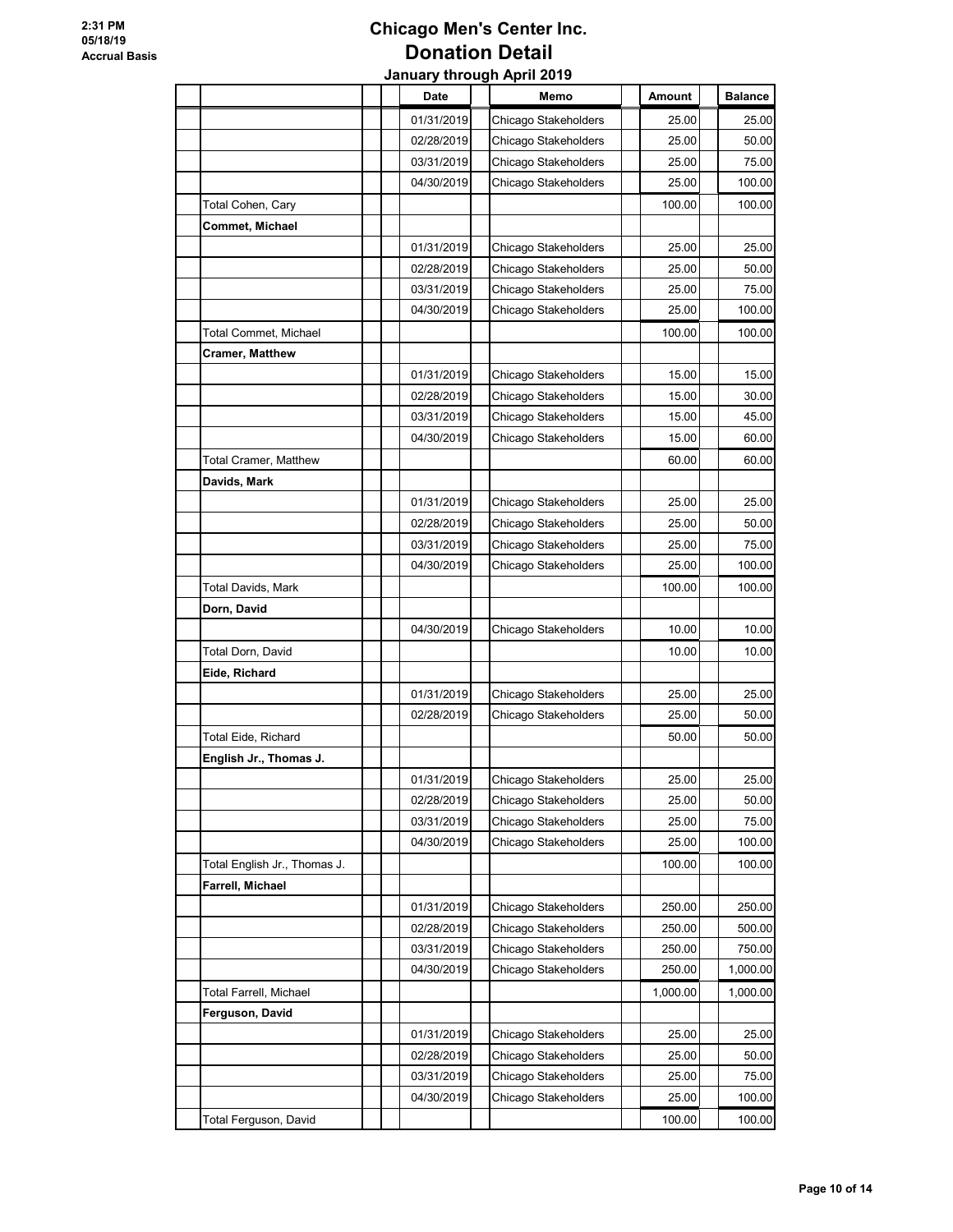|                              | Date       | Memo                 | Amount | <b>Balance</b> |
|------------------------------|------------|----------------------|--------|----------------|
| Frank, Stuart                |            |                      |        |                |
|                              | 01/31/2019 | Chicago Stakeholders | 10.00  | 10.00          |
|                              | 02/28/2019 | Chicago Stakeholders | 10.00  | 20.00          |
|                              | 03/31/2019 | Chicago Stakeholders | 10.00  | 30.00          |
|                              | 04/30/2019 | Chicago Stakeholders | 10.00  | 40.00          |
| Total Frank, Stuart          |            |                      | 40.00  | 40.00          |
| Geraghty, Peter              |            |                      |        |                |
|                              | 01/31/2019 | Chicago Stakeholders | 25.00  | 25.00          |
|                              | 02/28/2019 | Chicago Stakeholders | 25.00  | 50.00          |
|                              | 03/31/2019 | Chicago Stakeholders | 25.00  | 75.00          |
|                              | 04/30/2019 | Chicago Stakeholders | 25.00  | 100.00         |
| <b>Total Geraghty, Peter</b> |            |                      | 100.00 | 100.00         |
| Gits, Gregory                |            |                      |        |                |
|                              | 01/31/2019 | Chicago Stakeholders | 25.00  | 25.00          |
|                              | 02/28/2019 | Chicago Stakeholders | 25.00  | 50.00          |
|                              | 03/31/2019 | Chicago Stakeholders | 25.00  | 75.00          |
|                              | 04/30/2019 | Chicago Stakeholders | 25.00  | 100.00         |
| Total Gits, Gregory          |            |                      | 100.00 | 100.00         |
| Goldberg, Dan                |            |                      |        |                |
|                              | 01/22/2019 | Chicago Stakeholders | 25.00  | 25.00          |
|                              | 01/31/2019 | Chicago Stakeholders | 25.00  | 50.00          |
|                              | 03/01/2019 | Chicago Stakeholders | 25.00  | 75.00          |
|                              | 04/22/2019 | Chicago Stakeholders | 25.00  | 100.00         |
| Total Goldberg, Dan          |            |                      | 100.00 | 100.00         |
| Goldich, Tim                 |            |                      |        |                |
|                              | 01/31/2019 | Chicago Stakeholders | 25.00  | 25.00          |
| Total Goldich, Tim           |            |                      | 25.00  | 25.00          |
| Gorman, Lucky                |            |                      |        |                |
|                              | 01/31/2019 | Chicago Stakeholders | 30.00  | 30.00          |
|                              | 02/28/2019 | Chicago Stakeholders | 30.00  | 60.00          |
|                              | 03/31/2019 | Chicago Stakeholders | 30.00  | 90.00          |
| Total Gorman, Lucky          |            |                      | 90.00  | 90.00          |
| Harris, Corey                |            |                      |        |                |
|                              | 01/31/2019 | Chicago Stakeholders | 25.00  | 25.00          |
|                              | 02/28/2019 | Chicago Stakeholders | 25.00  | 50.00          |
|                              | 03/31/2019 | Chicago Stakeholders | 25.00  | 75.00          |
|                              | 04/30/2019 | Chicago Stakeholders | 25.00  | 100.00         |
| Total Harris, Corey          |            |                      | 100.00 | 100.00         |
| Hawk, Gerry                  |            |                      |        |                |
|                              | 01/31/2019 | Chicago Stakeholders | 35.00  | 35.00          |
|                              | 02/28/2019 | Chicago Stakeholders | 35.00  | 70.00          |
|                              | 03/31/2019 | Chicago Stakeholders | 35.00  | 105.00         |
|                              | 04/30/2019 | Chicago Stakeholders | 35.00  | 140.00         |
| Total Hawk, Gerry            |            |                      | 140.00 | 140.00         |
| Heap, Nicklin                |            |                      |        |                |
|                              | 01/31/2019 | Chicago Stakeholders | 10.00  | 10.00          |
|                              | 02/28/2019 | Chicago Stakeholders | 10.00  | 20.00          |
|                              | 03/31/2019 | Chicago Stakeholders | 10.00  | 30.00          |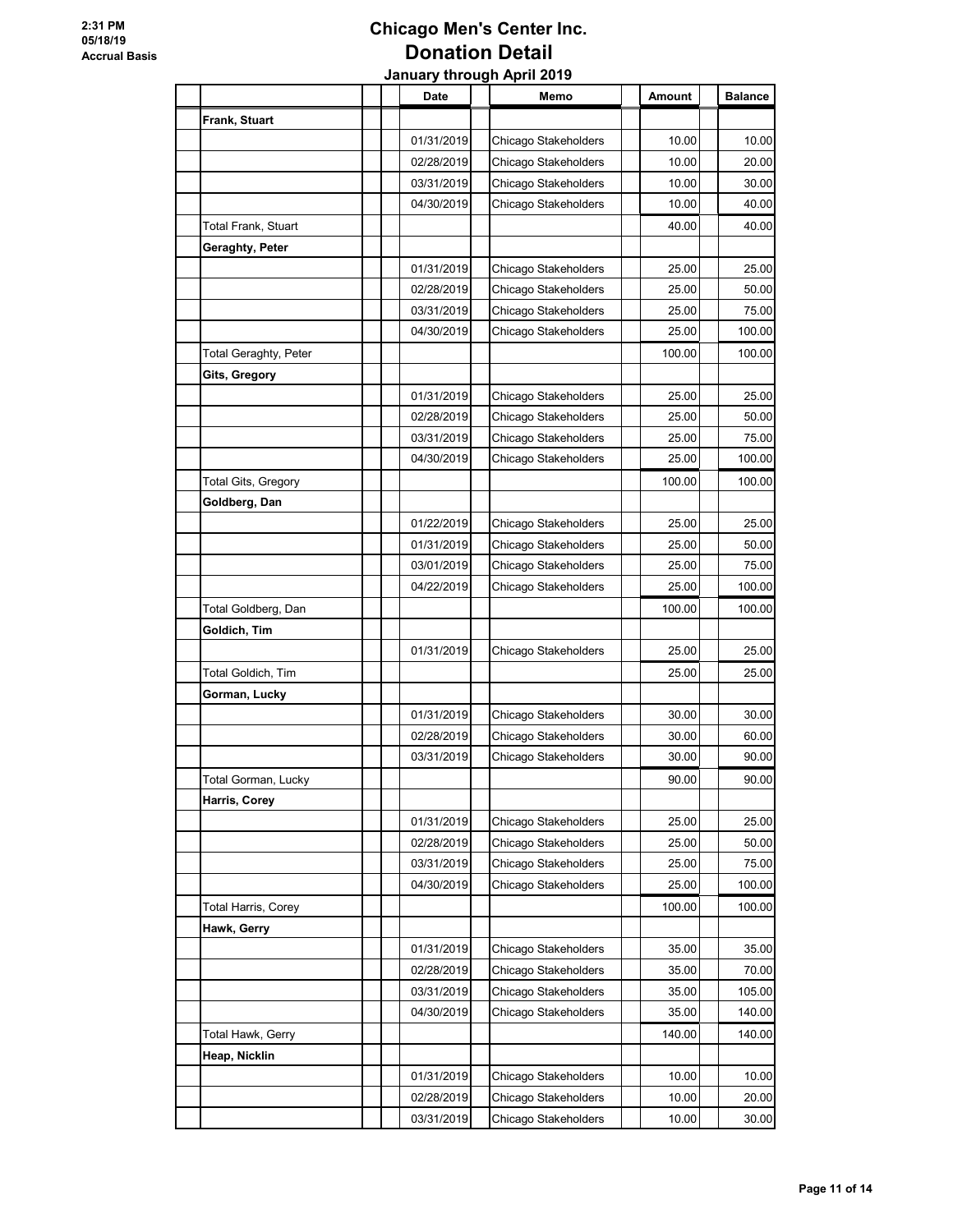|                           |  | Date       | Memo                 | Amount | <b>Balance</b> |
|---------------------------|--|------------|----------------------|--------|----------------|
|                           |  | 04/30/2019 | Chicago Stakeholders | 10.00  | 40.00          |
| Total Heap, Nicklin       |  |            |                      | 40.00  | 40.00          |
| Heurich, Frank            |  |            |                      |        |                |
|                           |  | 01/31/2019 | Chicago Stakeholders | 80.00  | 80.00          |
|                           |  | 02/28/2019 | Chicago Stakeholders | 80.00  | 160.00         |
|                           |  | 03/31/2019 | Chicago Stakeholders | 80.00  | 240.00         |
|                           |  | 04/30/2019 | Chicago Stakeholders | 80.00  | 320.00         |
| Total Heurich, Frank      |  |            |                      | 320.00 | 320.00         |
| Jaskula, Robert           |  |            |                      |        |                |
|                           |  | 01/31/2019 | Chicago Stakeholders | 25.00  | 25.00          |
|                           |  | 02/28/2019 | Chicago Stakeholders | 25.00  | 50.00          |
|                           |  | 03/31/2019 | Chicago Stakeholders | 25.00  | 75.00          |
|                           |  | 04/30/2019 | Chicago Stakeholders | 25.00  | 100.00         |
| Total Jaskula, Robert     |  |            |                      | 100.00 | 100.00         |
| Krystyn, Robert           |  |            |                      |        |                |
|                           |  | 01/31/2019 | Chicago Stakeholders | 25.00  | 25.00          |
|                           |  | 02/28/2019 | Chicago Stakeholders | 25.00  | 50.00          |
| Total Krystyn, Robert     |  |            |                      | 50.00  | 50.00          |
| Lieberson, Sid            |  |            |                      |        |                |
|                           |  | 01/31/2019 | Chicago Stakeholders | 25.00  | 25.00          |
|                           |  | 02/28/2019 | Chicago Stakeholders | 25.00  | 50.00          |
|                           |  | 03/31/2019 | Chicago Stakeholders | 10.00  | 60.00          |
|                           |  | 04/30/2019 | Chicago Stakeholders | 10.00  | 70.00          |
| Total Lieberson, Sid      |  |            |                      | 70.00  | 70.00          |
| Livshutz, Michael         |  |            |                      |        |                |
|                           |  | 01/31/2019 | Chicago Stakeholders | 25.00  | 25.00          |
|                           |  | 02/28/2019 | Chicago Stakeholders | 25.00  | 50.00          |
|                           |  | 03/31/2019 | Chicago Stakeholders | 25.00  | 75.00          |
|                           |  | 04/30/2019 | Chicago Stakeholders | 25.00  | 100.00         |
| Total Livshutz, Michael   |  |            |                      | 100.00 | 100.00         |
| Lopez, Charles            |  |            |                      |        |                |
|                           |  | 01/31/2019 | Chicago Stakeholders | 15.00  | 15.00          |
|                           |  | 02/28/2019 | Chicago Stakeholders | 15.00  | 30.00          |
|                           |  | 03/31/2019 | Chicago Stakeholders | 15.00  | 45.00          |
|                           |  | 04/30/2019 | Chicago Stakeholders | 15.00  | 60.00          |
| Total Lopez, Charles      |  |            |                      | 60.00  | 60.00          |
| Manojlovski, Vlaiko       |  |            |                      |        |                |
|                           |  | 03/31/2019 | Chicago Stakeholders | 10.00  | 10.00          |
|                           |  | 04/30/2019 | Chicago Stakeholders | 10.00  | 20.00          |
| Total Manojlovski, Vlaiko |  |            |                      | 20.00  | 20.00          |
| <b>Mattenson, Charles</b> |  |            |                      |        |                |
|                           |  | 01/31/2019 | Chicago Stakeholders | 25.00  | 25.00          |
|                           |  | 02/28/2019 | Chicago Stakeholders | 25.00  | 50.00          |
|                           |  | 03/31/2019 | Chicago Stakeholders | 25.00  | 75.00          |
|                           |  | 04/30/2019 | Chicago Stakeholders | 25.00  | 100.00         |
| Total Mattenson, Charles  |  |            |                      | 100.00 | 100.00         |
| Meltzer, Michael          |  |            |                      |        |                |
|                           |  | 01/31/2019 | Chicago Stakeholders | 25.00  | 25.00          |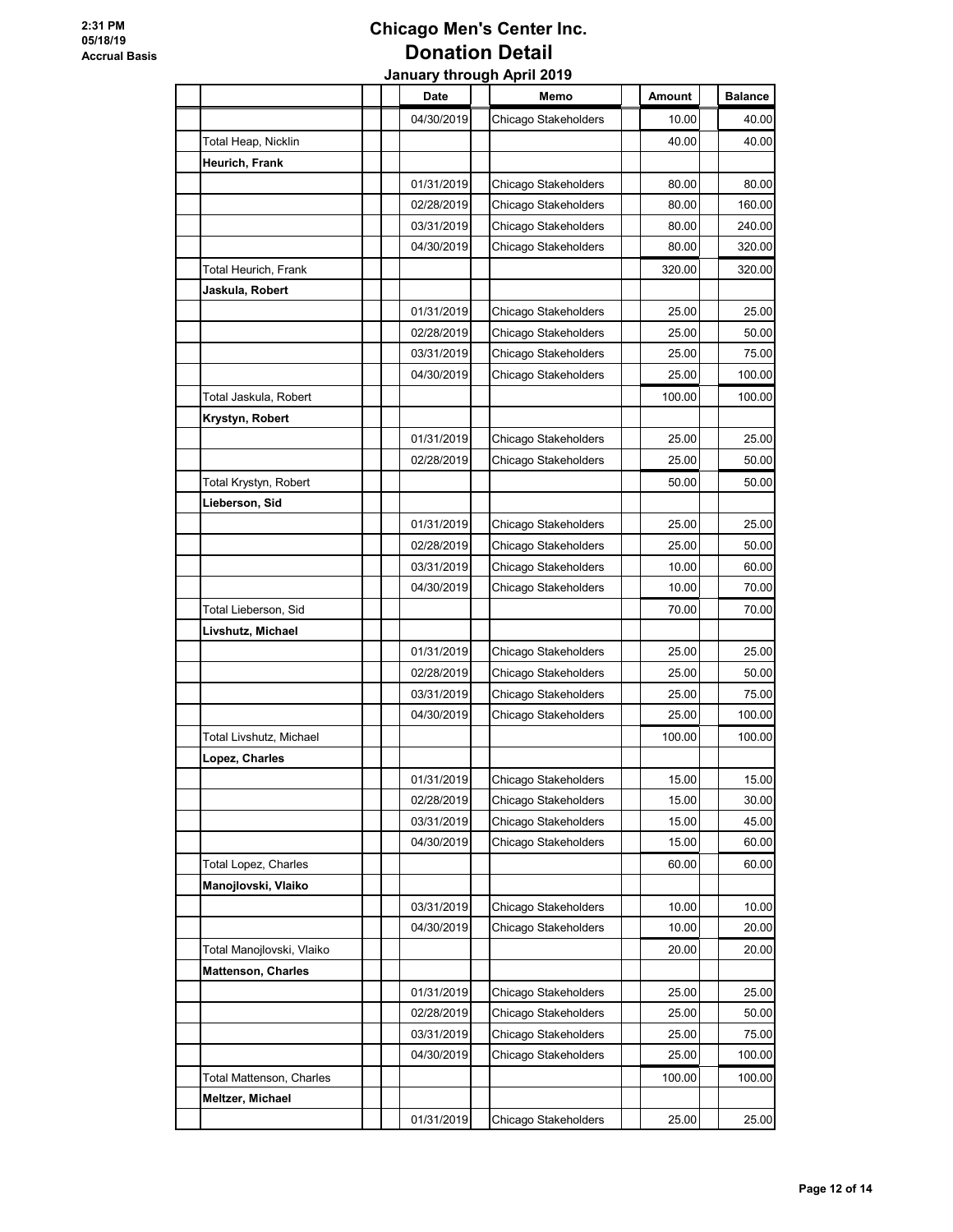|                                         |  | Date                     | Memo                                         | Amount         | <b>Balance</b>  |
|-----------------------------------------|--|--------------------------|----------------------------------------------|----------------|-----------------|
|                                         |  | 02/28/2019               | Chicago Stakeholders                         | 25.00          | 50.00           |
|                                         |  | 03/31/2019               | Chicago Stakeholders                         | 25.00          | 75.00           |
|                                         |  | 04/30/2019               | Chicago Stakeholders                         | 25.00          | 100.00          |
| Total Meltzer, Michael                  |  |                          |                                              | 100.00         | 100.00          |
| Miller, Mark                            |  |                          |                                              |                |                 |
|                                         |  | 01/31/2019               | Chicago Stakeholders                         | 25.00          | 25.00           |
|                                         |  | 02/28/2019               | Chicago Stakeholders                         | 25.00          | 50.00           |
| Total Miller, Mark                      |  |                          |                                              | 50.00          | 50.00           |
| Moravec, David                          |  |                          |                                              |                |                 |
|                                         |  | 01/31/2019               | Chicago Stakeholders                         | 10.00          | 10.00           |
|                                         |  | 02/28/2019               | Chicago Stakeholders                         | 10.00          | 20.00           |
|                                         |  | 03/31/2019               | Chicago Stakeholders                         | 10.00          | 30.00           |
|                                         |  | 04/30/2019               | Chicago Stakeholders                         | 10.00          | 40.00           |
| Total Moravec, David                    |  |                          |                                              | 40.00          | 40.00           |
| Nekimken, David                         |  |                          |                                              |                |                 |
|                                         |  | 01/31/2019               | Chicago Stakeholders                         | 25.00          | 25.00           |
|                                         |  | 02/28/2019               | Chicago Stakeholders                         | 25.00          | 50.00           |
|                                         |  | 03/31/2019               | Chicago Stakeholders                         | 25.00          | 75.00           |
| Total Nekimken, David                   |  |                          |                                              | 75.00          | 75.00           |
| Nelson, Art                             |  |                          |                                              |                |                 |
|                                         |  | 01/31/2019               | Chicago Stakeholders                         | 25.00          | 25.00           |
|                                         |  | 02/28/2019               | Chicago Stakeholders                         | 25.00          | 50.00           |
| Total Nelson, Art                       |  |                          |                                              | 50.00          | 50.00           |
| Pratt, Robert                           |  |                          |                                              |                |                 |
|                                         |  | 01/31/2019               | Chicago Stakeholders                         | 100.00         | 100.00          |
|                                         |  | 02/28/2019               | Chicago Stakeholders                         | 100.00         | 200.00          |
| Total Pratt, Robert                     |  |                          |                                              | 200.00         | 200.00          |
| Rounds, G.                              |  |                          |                                              |                |                 |
|                                         |  | 01/31/2019               | Chicago Stakeholders                         | 20.00          | 20.00           |
|                                         |  | 02/28/2019               | Chicago Stakeholders                         | 20.00          | 40.00           |
|                                         |  | 03/31/2019               | Chicago Stakeholders                         | 20.00          | 60.00<br>80.00  |
|                                         |  | 04/30/2019               | Chicago Stakeholders                         | 20.00          |                 |
| Total Rounds, G.                        |  |                          |                                              | 80.00          | 80.00           |
| Smith, William                          |  |                          |                                              |                |                 |
|                                         |  | 01/31/2019               | Chicago Stakeholders                         | 25.00          | 25.00           |
|                                         |  | 02/28/2019               | Chicago Stakeholders                         | 25.00          | 50.00           |
|                                         |  | 03/31/2019<br>04/30/2019 | Chicago Stakeholders<br>Chicago Stakeholders | 25.00<br>25.00 | 75.00<br>100.00 |
|                                         |  |                          |                                              | 100.00         | 100.00          |
| Total Smith, William<br>Sufleta, Tomasz |  |                          |                                              |                |                 |
|                                         |  |                          |                                              |                |                 |
|                                         |  | 01/31/2019<br>02/28/2019 | Chicago Stakeholders<br>Chicago Stakeholders | 10.00<br>10.00 | 10.00<br>20.00  |
|                                         |  | 03/31/2019               | Chicago Stakeholders                         | 10.00          | 30.00           |
| Total Sufleta, Tomasz                   |  |                          |                                              | 30.00          | 30.00           |
| Taradash, Randy                         |  |                          |                                              |                |                 |
|                                         |  | 01/31/2019               | Chicago Stakeholders                         | 25.00          | 25.00           |
|                                         |  | 02/28/2019               | Chicago Stakeholders                         | 25.00          | 50.00           |
|                                         |  |                          |                                              |                |                 |
|                                         |  | 03/31/2019               | Chicago Stakeholders                         | 25.00          | 75.00           |